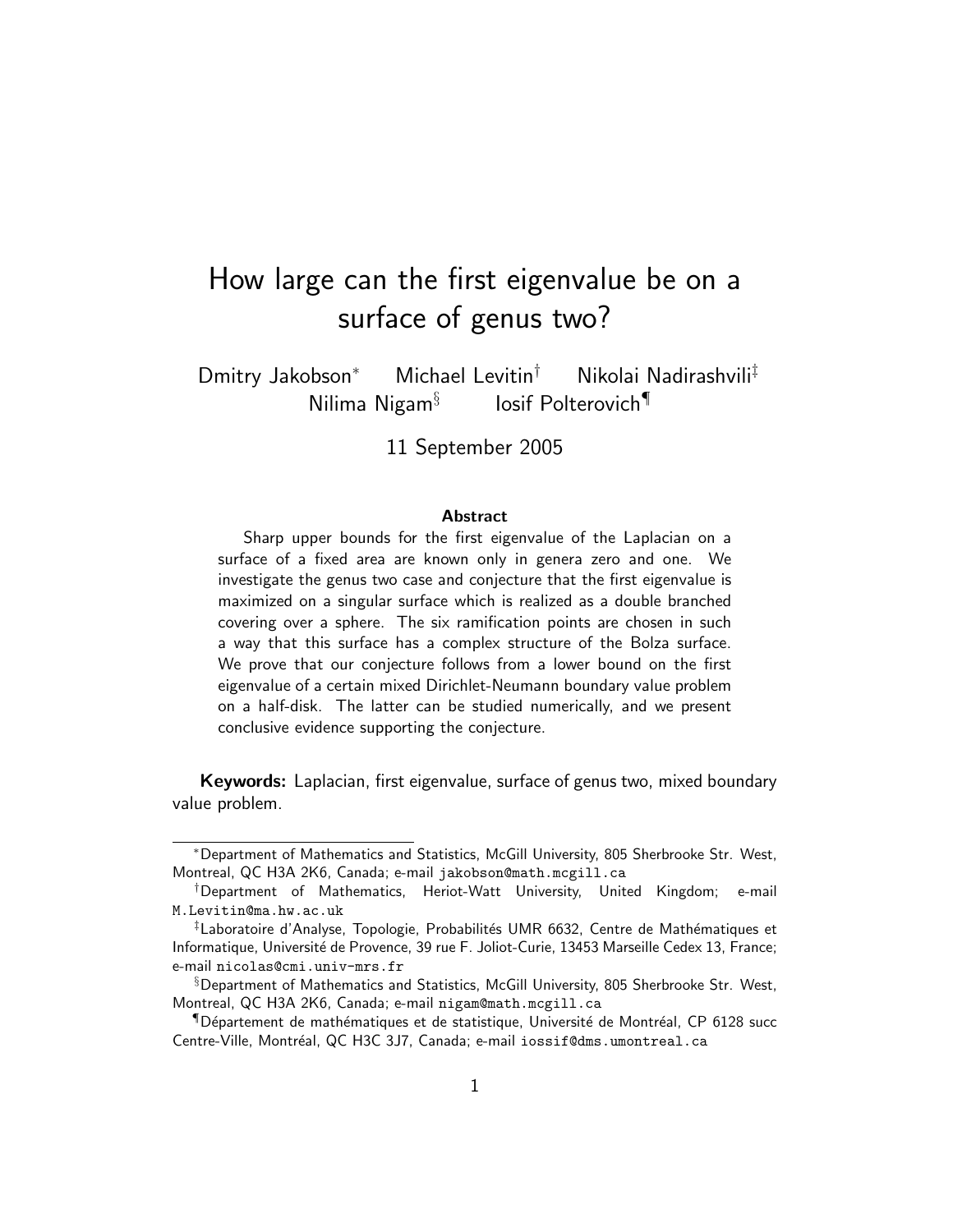### 1 Introduction and main results

### 1.1 Upper bounds on the first eigenvalue

Let M be a closed surface of genus  $\gamma$  and let g be the Riemannian metric on M. Denote by  $\Delta$  the Laplace-Beltrami operator on M, and by  $\lambda_1$  the smallest positive eigenvalue of the Laplacian. Let the area  $Area(M)$  be fixed. How large can  $\lambda_1$  be on such a surface?

Sharp bounds for the first eigenvalue are known only for the sphere ([H], see also [SY]), the projective plane ([LY]), the torus ([Ber], [N]), and the Klein bottle ([JNP], [EGJ]). The present paper is concerned with the surface of genus 2.

Let M be orientable and let  $\Pi : M \to \mathbb{S}^2$  be a non-constant holomorphic map (or, conformal branched covering) of degree  $d$ . It was proved in [YY] that

$$
\lambda_1 \text{Area}(M) \le 8\pi d. \tag{1.1.1}
$$

Any Riemann surface of genus  $\gamma$  can be represented as a branched cover over  $\mathbb{S}^2$  of degree  $d=\left[\frac{\gamma+3}{2}\right]$ 2 1 , where [·] denotes the integer part (see [Gun], [GH]). Therefore,

$$
\lambda_1 \text{Area}(M) \le 8\pi \left[\frac{\gamma + 3}{2}\right].\tag{1.1.2}
$$

In general, (1.1.2) is not sharp, for example for  $\gamma = 1$  ([N]).

Let  $M = \mathcal{P}$  be a surface of genus  $\gamma = 2$ . Then (1.1.2) implies

$$
\lambda_1 \text{Area}(\mathcal{P}) \le 16\pi. \tag{1.1.3}
$$

The aim of this paper is to show, using a mixture of analytic and numerical tools, that (1.1.3) is sharp. Main results of this paper were announced (without proofs) in [JLNP, section 4].

### 1.2 The Bolza surface

Let  $\Pi: \mathcal{P} \to \mathbb{S}^2$  be a branched covering of degree  $d=2$ . The Riemann-Hurwitz formula (see [GH]) implies that this cover is ramified at 6 points. We choose these points to be the intersections of the round sphere  $\mathbb{S}^2$  centered at the origin with the coordinate axes in  $\mathbb{R}^3$ . The surface  $\mathcal P$  can be realized as

$$
\left\{ (z,w) \in \mathbf{C}^2 : w^2 = F(z) := z \frac{(z-1)(z-i)}{(z+1)(z+i)} \right\}.
$$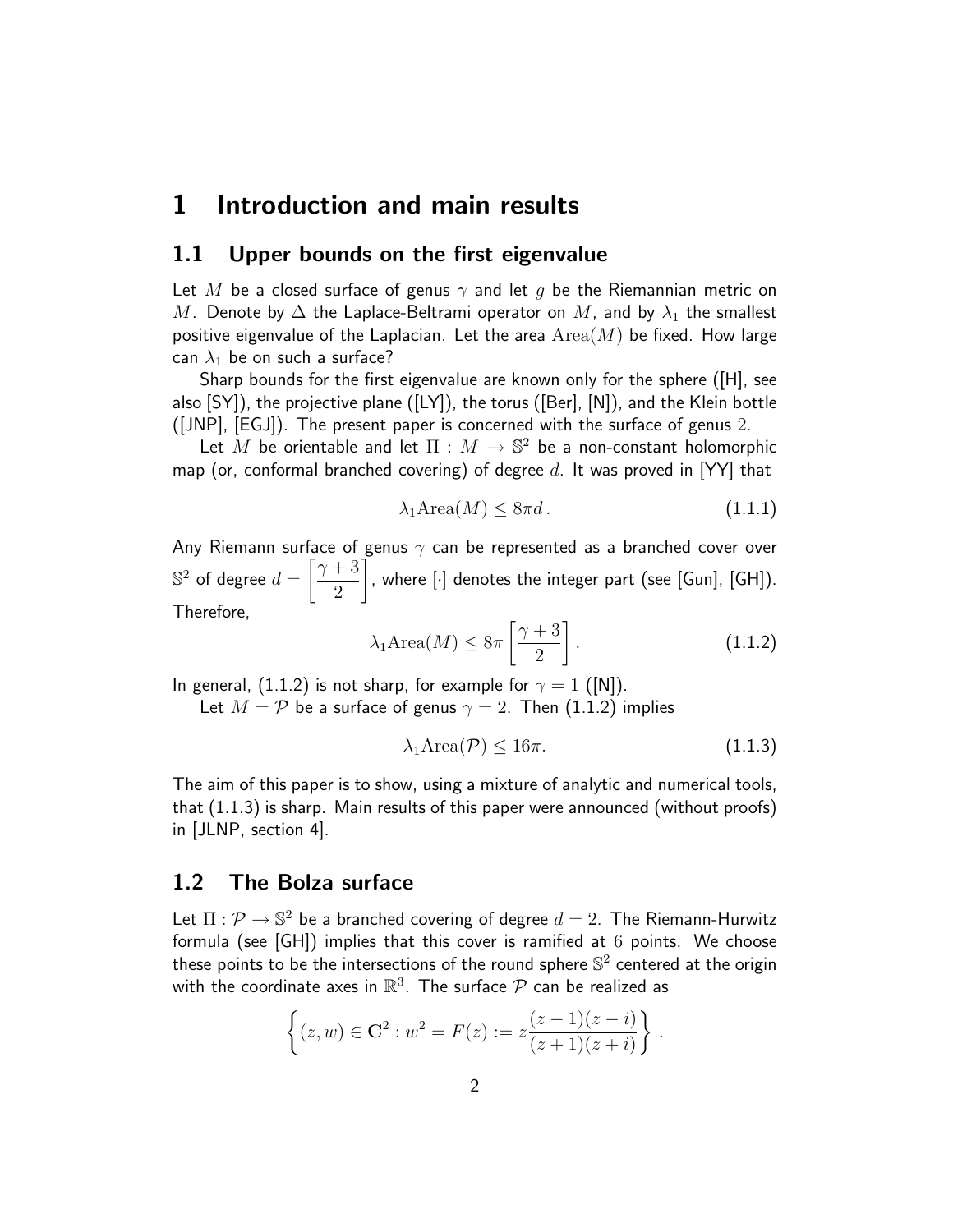This surface has the conformal structure of the Bolza surface. It has an octahedral group of holomorphic automorphisms and its symmetry group is the largest among surfaces of genus two [I, KW]. Interestingly enough, the Bolza surface appears in some other extremal problems, in particular for systoles (see [KS]).

To simplify calculations it is convenient to rotate the equatorial plane by  $\pi/4$ . The equation of  $P$  becomes

$$
\mathcal{P} := \left\{ (z, w) \in \mathbf{C}^2 : w^2 = F(z) := z \frac{(z - e^{\pi i/4})(z - e^{3\pi i/4})}{(z + e^{\pi i/4})(z + e^{3\pi i/4})} \right\}.
$$
 (1.2.1)

The projection  $\Pi$  is defined by  $\Pi : (z, w) \to z$ . The set of ramification points in the complex  $z$  plane is  $R:=\{0,\infty,\pm e^{\pi i/4},\pm e^{3\pi i/4}\}.$  The spherical and complex models are related by the stereographic projection; the induced metric in the complex plane (which we assume coincides with the equatorial plane of  $\mathbb{S}^2)$  is

$$
4dzd\bar{z}/(1+|z|^2)^2.
$$
 (1.2.2)

Let  $g_0$  be the metric on P which is the pullback of the round metric (1.2.2) on  $\mathbb{S}^2$ . One can see that the metric  $g_0$  has conical singularities at the points of ramification. It has curvature  $+1$  everywhere except the branching points. Because of the presence of singularities we have to specify what we mean by the first positive eigenvalue of the Laplacian on  $(\mathcal{P}, g_0)$ . We set

$$
\lambda_1(\mathcal{P}, g_0) := \inf_{u \in H_0^1(\mathcal{P}, g_0), u \neq 0, \ \langle u, 1 \rangle = 0} \frac{\| \nabla u \|^2}{\| u \|^2},
$$

where the scalar product  $\langle \cdot, \cdot \rangle$  and the norm  $\|\cdot\|$  are taken in the space  $L_2(\mathcal{P}, g_0)$ . The Sobolev space  $H^1_0(\mathcal{P},g_0)$  of functions supported away from the singularities is obtained by the closure of  $C_0^\infty({\cal P},g_0):=\{v\in C^\infty({\cal P},g_0)\mid \overline{\Pi\supp v}\cap R=\emptyset\}$ with respect to the norm  $\|\nabla v\|^2 + \|v\|^2.$ 

#### 1.3 Main results

We start with the following

**Conjecture 1.3.1.** The equality in (1.1.3) is attained for the metric  $g_0$  on  $P$ , i.e.

$$
\lambda_1(\mathcal{P}, g_0) \text{Area}(\mathcal{P}, g_0) = 16\pi.
$$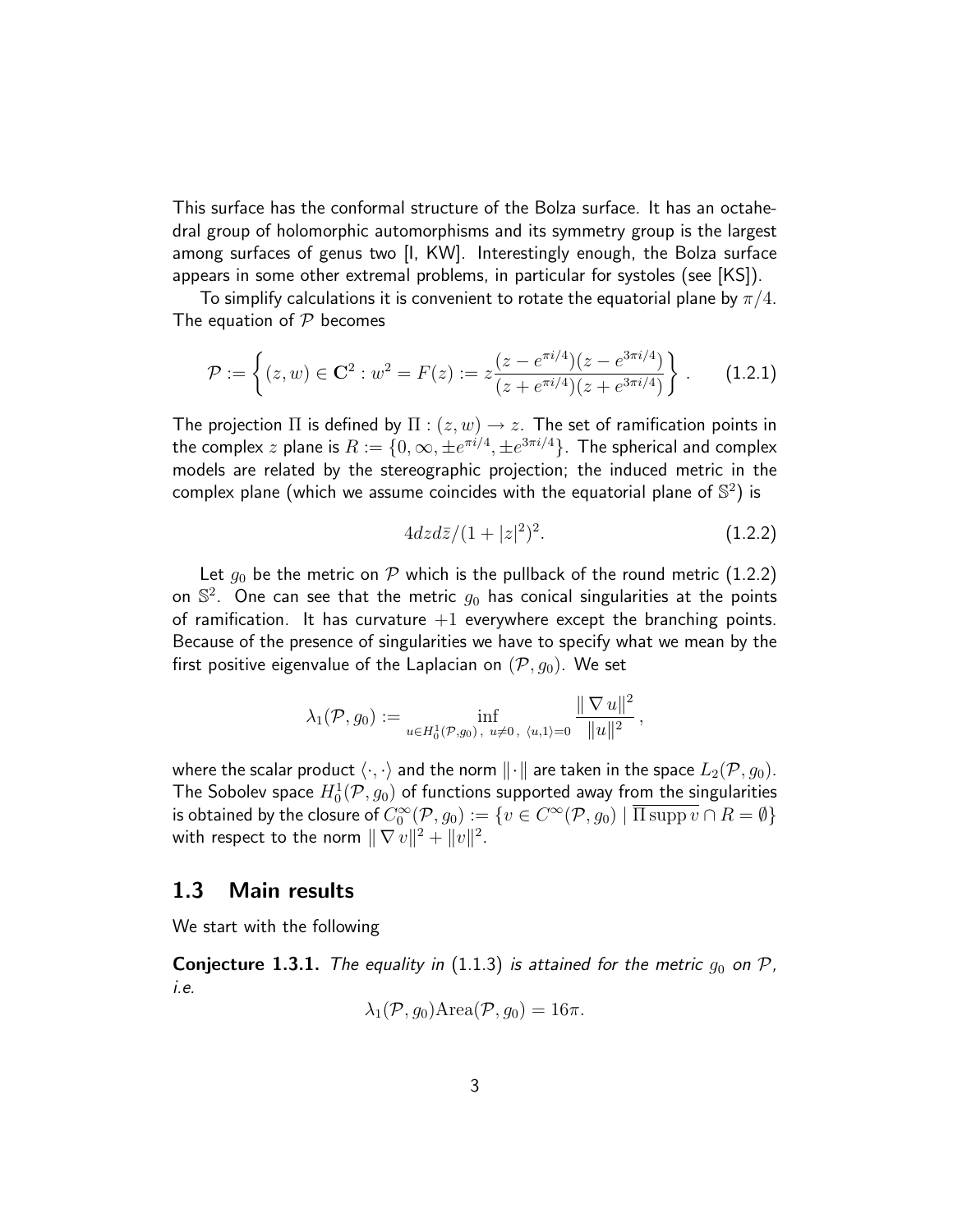Since  $(\mathcal{P}, g_0)$  is a double cover of the standard  $\mathbb{S}^2$ , we have

$$
Area(\mathcal{P}, g_0) = 2Area(\mathbb{S}^2) = 8\pi.
$$

Therefore, in order to prove Conjecture 1.3.1 it suffices to show that

$$
\lambda_1(\mathcal{P}, g_0) = \lambda_1(\mathbb{S}^2) = 2. \tag{1.3.2}
$$

Unfortunately, we are unable to prove (1.3.2), and therefore establish Conjecture 1.3.1. We can however reduce the conjecture to the following spectral problem on a quarter-sphere  $Q\subset \mathbb{S}^2$  that can be treated using numerical methods. Namely, let, in usual spherical coordinates  $(\phi, \theta)$ ,

$$
Q = \{ (\phi, \theta) : 0 < \phi < \pi/2, 0 < \theta < \pi \}.
$$

We split the boundary  $\partial Q$  into two parts:  $\partial Q = \overline{\partial_1 Q \sqcup \partial_2 Q}$ , where

$$
\partial_1 Q = \{ (0, \theta) : |\theta - \pi/2| < \pi/4 \} \cup \{ (\pi/2, \theta) : 0 < \theta < \pi/2 \},
$$
\n
$$
\partial_2 Q = \{ (0, \theta) : |\theta - \pi/2| > \pi/4 \} \cup \{ (\pi/2, \theta) : \pi/2 < \theta < \pi \},
$$

and consider the spectral boundary value problem for the Laplace-Beltrami operator on  $Q$ :

$$
-\Delta u = \Lambda u \quad \text{on } Q \,, \quad u|_{\partial_1 Q} = 0 \,, \quad (\partial u/\partial n)|_{\partial_2 Q} = 0 \,. \tag{1.3.3}
$$

Let  $\Lambda_1$  denote the first eigenvalue of the problem (1.3.3) (which we understand as usual in the variational sense).

#### Conjecture 1.3.4.

$$
\Lambda_1\geq 2.
$$

Our main result is

#### Theorem 1.3.5. Conjecture 1.3.4 implies Conjecture 1.3.1.

Theorem 1.3.5 is proved in sections 2 and 3.

Extensive numerical calculations (see Section 4) show that  $\Lambda_1 \gtrsim 2.27$  which implies Conjecture 1.3.1. The best lower bound we are able to prove is just  $\Lambda_1 >$ 0.75, which follows from Dirichlet-Neumann bracketing (replace the Dirichlet condition by the Neumann one on the arc  $(0, \theta)$ ,  $\pi/4 < \theta < 3\pi/4$ ), see [Ke]).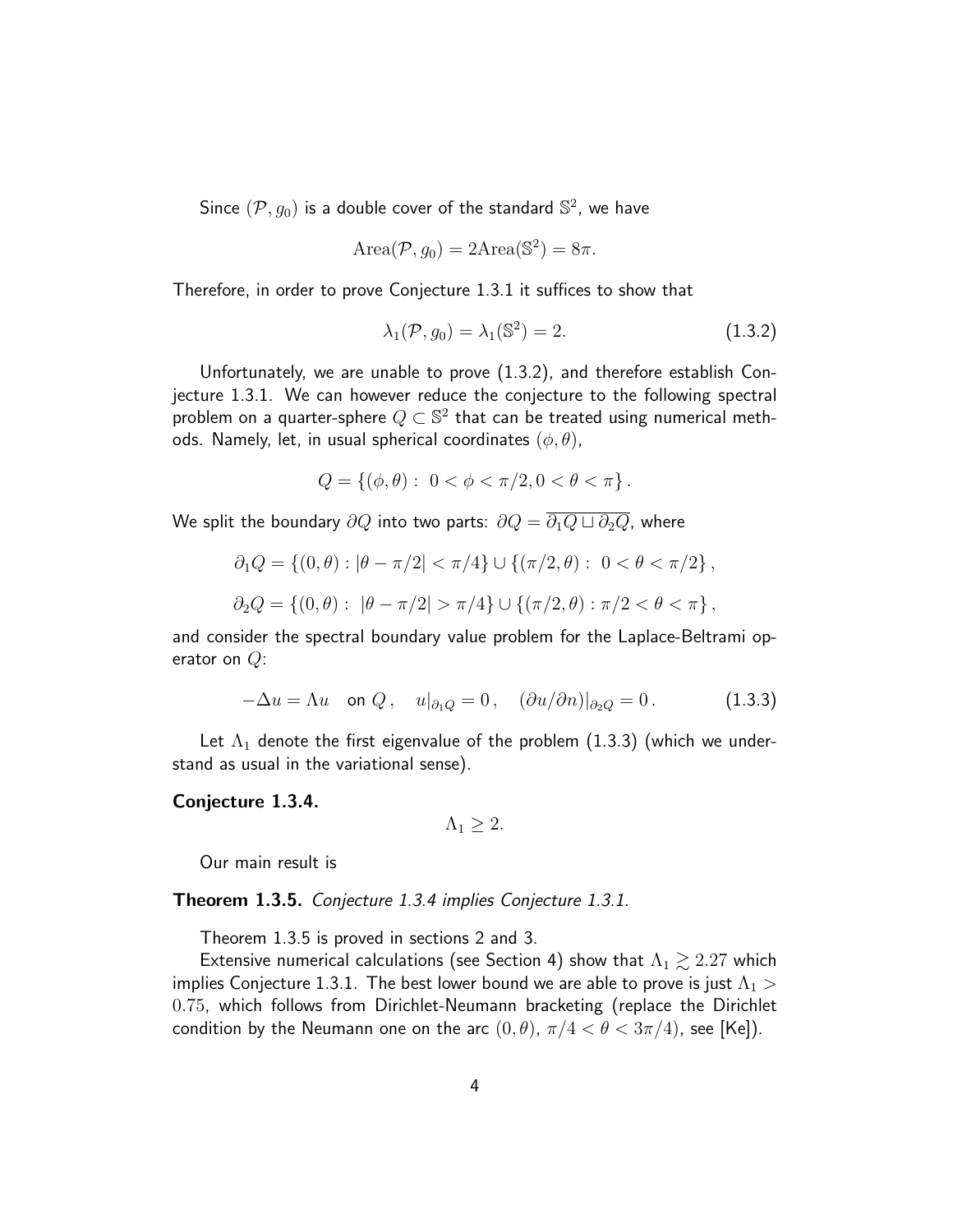Finally, we note that the spectral problem (1.3.3) easily reduces via the stereographic projection to the following mixed Dirichlet-Neumann problem on a halfdisk  $D:=\{(r,\psi)\in\mathbb{R}^2: r<1, 0<\psi<\pi\}$  (here  $(r,\psi)$  are usual planar polar coordinates):

$$
-\Delta v = \frac{4\Lambda}{(1+r^2)^2}v \quad \text{on } D \,, \quad v|_{\partial_1 D} = 0 \,, \quad (\partial v/\partial n)|_{\partial_2 D} = 0 \,. \tag{1.3.6}
$$

Here  $\partial_1 D := \{(r, 0) : r \in (0, 1)\} \cup \{(1, \psi) : |\psi - \pi/2| < \pi/4\}$  and  $\partial_2 D :=$  $\{(r,\pi): r \in (0,1)\} \cup \{(1,\psi): |\psi-\pi/2| > \pi/4\}.$ 

Problems  $(1.3.3)$  and  $(1.3.6)$  are quite remarkable in their own right — each of them is an example of a mixed Dirichlet-Neumann boundary value problem whose spectrum is invariant under a swap of Dirichlet and Neumann boundary conditions. Namely, the spectrum of (1.3.6) coincides with the spectrum of

$$
-\Delta v = \frac{4\Lambda}{(1+r^2)^2}v \quad \text{on } D \,, \quad v|_{\partial_2 D} = 0 \,, \quad (\partial v/\partial n)|_{\partial_1 D} = 0 \,. \tag{1.3.7}
$$

We refer to [JLNP] for a further discussion on Dirichlet-Neumann swap isospectrality.



Figure 1: Geometry of boundary value problems (1.3.6) (left) and (1.3.7) (right). Here and further on, the solid red line denotes Dirichlet boundary condition and the dashed blue line — the Neumann one.

Remark 1.3.8. One can check that a surface with a finite number of conical singularities can be approximated by a sequence of smooth surfaces of the same genus and area in such a way that the corresponding sequence of the first nonzero eigenvalues converges to  $\lambda_1$  on the original surface. Thus, Conjecture 1.3.1 means that (1.1.3) is sharp in the class of smooth metrics, although the equality is not necessarily attained. For a general result about the convergence of the whole spectrum see [Ro].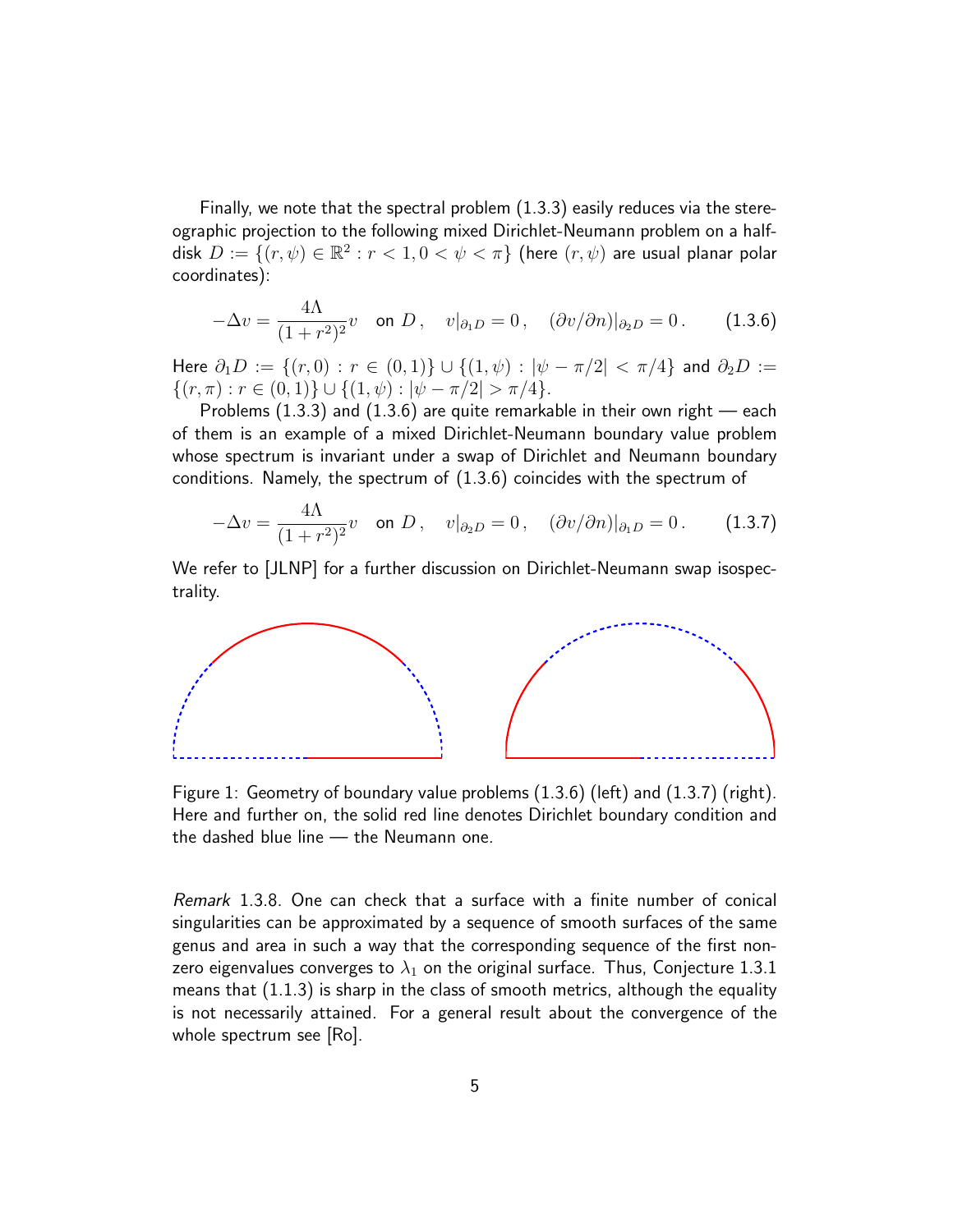## 2 Symmetries

### 2.1 Hyperelliptic involution

Let  $T: \mathcal{P} \rightarrow \mathcal{P}$ ,  $T^2 = \text{Id}$  be a map that intertwines the preimages of points of  $\mathbb{S}^2$  under a two-sheeted covering  $\Pi: \mathcal{P} \to \mathbb{S}^2.$  Clearly, the Laplace operator  $\Delta$ commutes with T.

By the spectral theorem, we can consider separately the restrictions of the Laplacian onto the spaces of functions which are either even or odd with respect to T. The even functions on  $P$  can be identified with the functions on  $\mathbb{S}^2$ . Therefore, as  $\lambda_1(\mathbb{S}^2)=2$ , we have  $\lambda_1(\mathcal{P})\leq 2$ , and the equality in (1.3.2) will be achieved if and only if the first eigenvalue  $\lambda_1^{\text{odd}}$  of the Laplacian acting on the odd subspace satisfies  $\lambda_1^{\mathsf{odd}} \geq 2$ .

### 2.2 **Isometries of**  $P$

Consider the following isometries of  $\mathbb{S}^2$  (as usual, we identify  $\mathbb{S}^2$  and  $\mathbb C$  by stereographic projection):

$$
\sigma_1: z \mapsto \bar{z} \quad \text{or} \quad (\chi, \eta, \xi) \mapsto (\chi, -\eta, \xi), \n\sigma_2: z \mapsto -\bar{z} \quad \text{or} \quad (\chi, \eta, \xi) \mapsto (-\chi, \eta, \xi), \n\sigma_3: z \mapsto 1/\bar{z} \quad \text{or} \quad (\chi, \eta, \xi) \mapsto (\chi, \eta, -\xi).
$$
\n(2.2.1)

Here  $z=x+iy$  is a point in the equatorial plane upon which a point  $(\chi,\eta,\xi)\in\mathbb{S}^2$ is stereographically projected.

The hyperelliptic involution T is given by  $T : (z, w) \rightarrow (z, -w)$ . For  $1 \leq$  $j\,\leq\, 3$ , a symmetry  $\sigma_j$  of  $\mathbb{S}^2$  has two corresponding symmetries  $s_j$  and  $T\circ s_j$ satisfying

$$
\Pi \circ s_j = \Pi \circ T \circ s_j = \sigma_j \circ \Pi. \tag{2.2.2}
$$

Those symmetries, with account of (1.2.1) are given by the explicit formulae

$$
s_1: (z, w) \mapsto (\bar{z}, \bar{z}/\bar{w}),
$$
  
\n
$$
s_2: (z, w) \mapsto (-\bar{z}, i\bar{w}),
$$
  
\n
$$
s_3: (z, w) \mapsto (1/\bar{z}, \bar{w}/\bar{z}).
$$
\n(2.2.3)

As an illustration, we demonstrate how the last of these formulae is obtained: if  $w^2 = F(z)$ , then by (1.2.1),

$$
F\left(\frac{1}{\bar{z}}\right) = \frac{1}{\bar{z}} \frac{(1/\bar{z} - e^{\pi i/4})(1/\bar{z} - e^{3\pi i/4})}{(1/\bar{z} + e^{\pi i/4})(1/\bar{z} + e^{3\pi i/4})} = \frac{\overline{F(z)}}{\bar{z}^2},
$$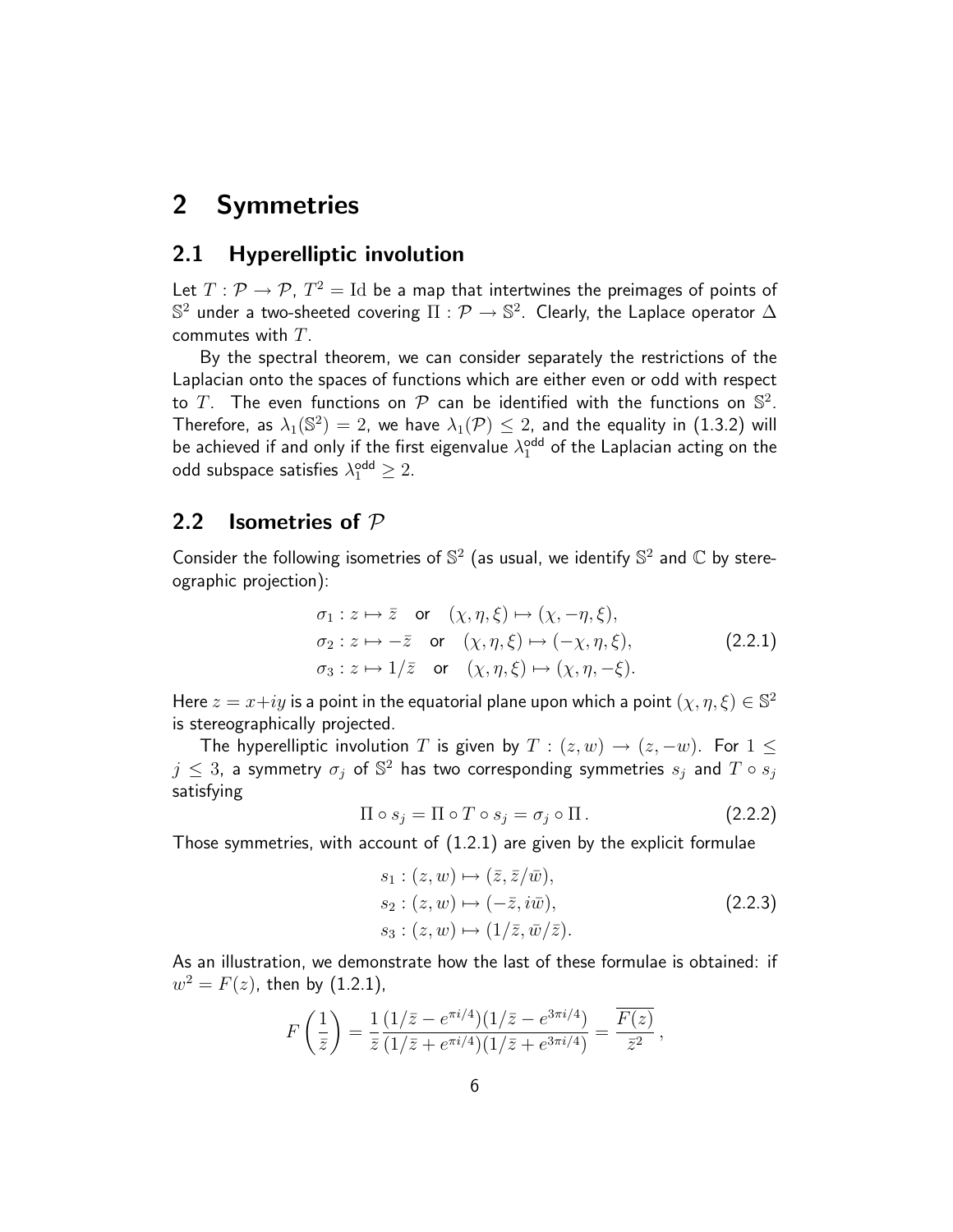thus giving the expression for  $s_3$ .

It easily seen that all  $s_i$  commute with  $T$  and satisfy

$$
s_j^2 = \text{Id}, \ j = 1, 2, 3; s_1 s_3 = s_3 s_1, \ s_2 s_3 = s_3 s_2; s_2 s_1 = T s_1 s_2.
$$
 (2.2.4)

Remark 2.2.5. In the proof of Theorem 1.3.5 we will use only the symmetries  $s_1$  and  $s_3$ . Calculations for  $s_2$  are presented for the sake of completeness (see Remark 3.4.1).

### 2.3 Fixed point sets of isometries

Let  $Fix(S)$  denote a fixed point set of a mapping S. As easily seen from (2.2.1), the sets  $Fix(\sigma_i)$ , for  $j = 1, 2, 3$ , lie in the union of the coordinate lines and a unit circle of C, and we introduce the following notation for future reference. The coordinate lines are divided into two rays each by the ramification point  $r_0 := 0$ , and we denote

$$
a_1 := \{z = t, t > 0\}, \quad a_2 := \{z = it, t > 0\},
$$
  

$$
a_3 := \{z = t, t < 0\}, \quad a_4 := \{z = it, t < 0\}.
$$

The circle is divided into four arcs by the ramification points  $r_1$  :=  $e^{-\pi i/4}$ ,  $r_2:=e^{\pi i/4}$ ,  $r_3:=e^{3\pi i/4}$ , and  $r_4:=e^{-3\pi i/4}$ , and we denote the arcs by

$$
a_{k+4} := \{ z = e^{t\pi i/4}, t \in (2k-3, 2k-1) \}, \qquad k = 1, 2, 3, 4,
$$

so that the arc  $a_5$  goes from  $r_1$  to  $r_2$ , the arc  $a_6$  goes from  $r_2$  to  $r_3$ , the arc  $a_7$ goes from  $r_3$  to  $r_4$ , and finally  $a_8$  goes from  $r_4$  to  $r_1$ .

In this notation, the fixed point sets  $Fix(\sigma_i)$  are written as

$$
Fix(\sigma_1) = a_1 \cup a_3, \quad Fix(\sigma_2) = a_2 \cup a_4, \quad Fix(\sigma_3) = a_5 \cup a_6 \cup a_7 \cup a_8. \tag{2.3.1}
$$

Note that each of the rays  $a_j$   $(j = 1, 2, 3, 4)$  intersects an arc  $a_{j+4}$  at a single point which we denote  $z_j$ :

$$
z_1 = 1
$$
,  $z_2 = i$ ,  $z_3 = -1$ ,  $z_4 = -i$ ,

see Figure 2.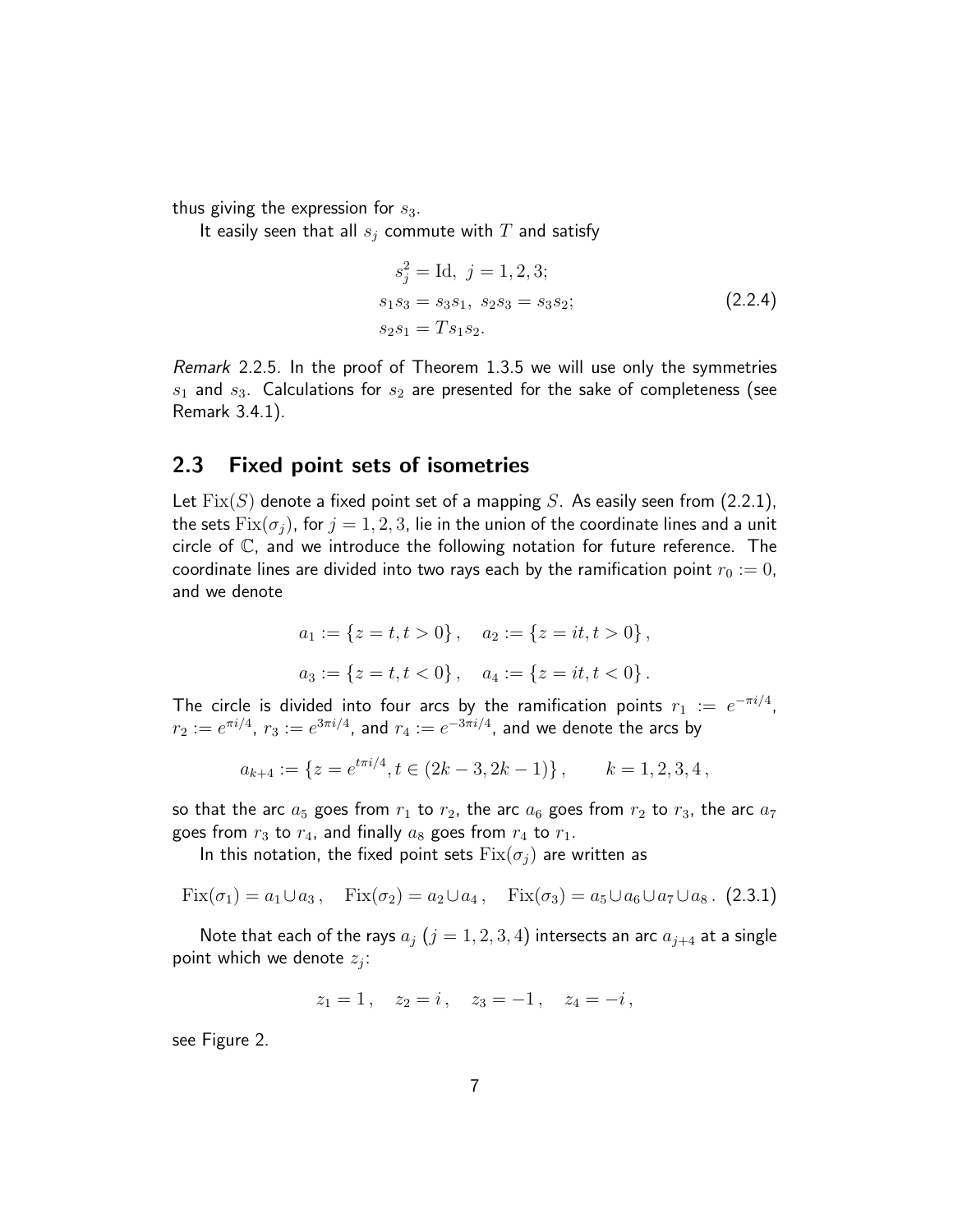

Figure 2: Ramification points, rays, arcs and intersections

### 2.4 Fixed point sets of  $s_1, s_2, s_3$

Each of the points  $z_j$  has exactly two pre-images  $p_{j}^{(m)}$  $\binom{m}{j} := \bigl( \begin{smallmatrix} w_j^{(m)} \end{smallmatrix} \bigr)$  $j^{(m)}, z_j$ )  $\in \Pi^{-1}z_j$ ,  $m=1,2$ , where  $w_i^{(1,2)}$  $j^{(1,2)}_{j}$  are the solutions of the equation  $(w_{j})^{2}=F(z_{j}),$  with  $F$ given in (1.2.1). These solutions are easily found from (1.2.1); we are of course at liberty to choose which of the two solutions is denoted  $w_i^{(1)}$  $j^{(1)}$  and which is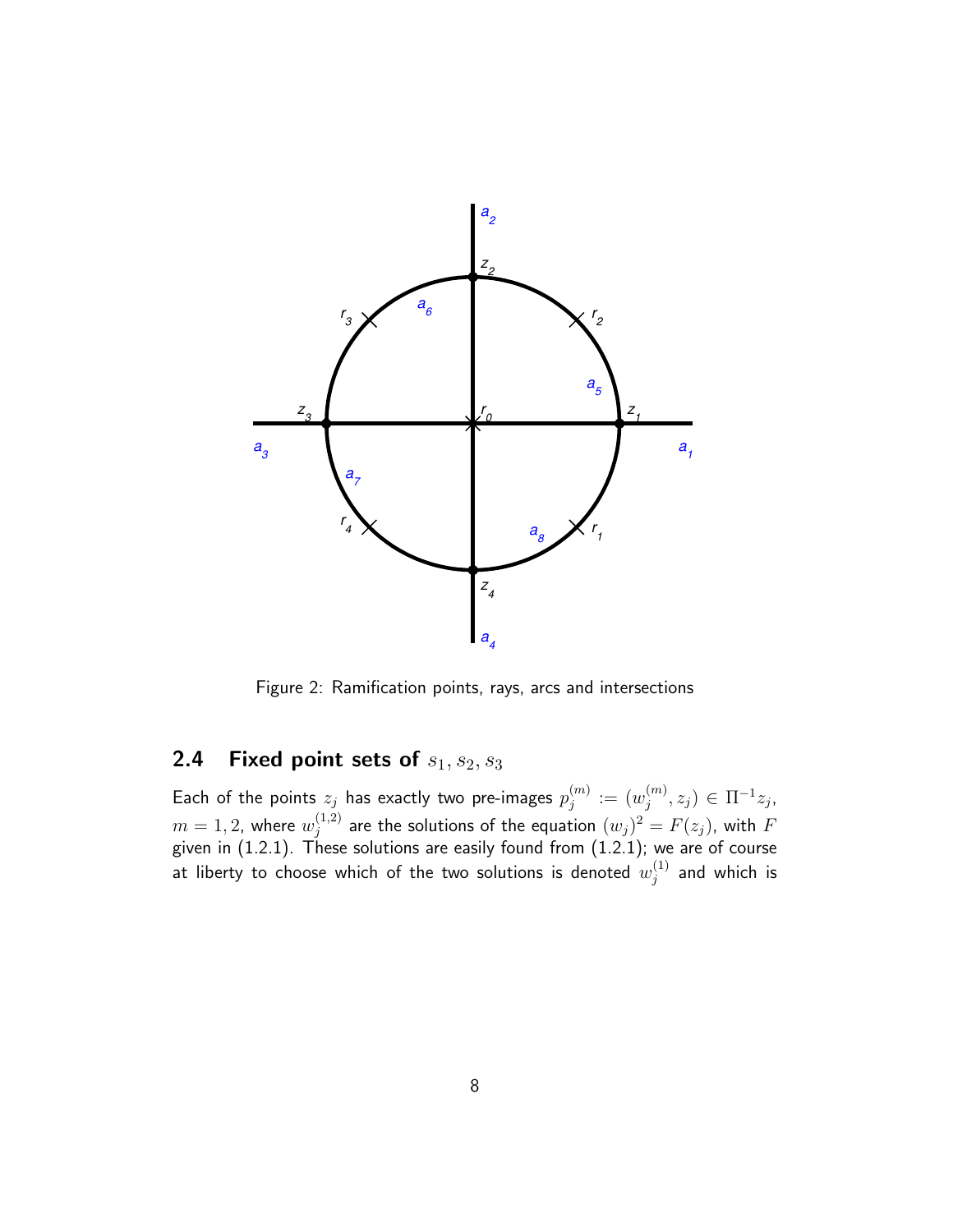denoted  $w^{(2)}_i$  $j^{(2)}$ . For definiteness we set

$$
w_1^{(1)} = i, \t w_1^{(2)} = -i ;
$$
  
\n
$$
w_2^{(1)} = \frac{1+i}{2+\sqrt{2}}, \t w_2^{(2)} = -\frac{1+i}{2+\sqrt{2}} ;
$$
  
\n
$$
w_3^{(1)} = 1, \t w_3^{(2)} = -1 ;
$$
  
\n
$$
w_4^{(1)} = \frac{1-i}{2-\sqrt{2}}, \t w_4^{(2)} = -\frac{1-i}{2-\sqrt{2}}.
$$
\n(2.4.1)

For future use, we need to know the images of points  $p_{i}^{\left( m\right) }$  $\mathcal{C}^{(m)}_j$  under the symmetries  $s_l, l = 1, 2, 3$ . These are easily calculated from (2.2.3); it turns out that  $s_l p_j^{(m)} = p_k^{(n)}$  with some indices  $k \in \{1,2,3,4\}$ ,  $n \in \{1,2\}$ . The results of the calculations are summarized in the following Table 1.

| (j,m) | (k,n) |       |       |  |
|-------|-------|-------|-------|--|
|       | $l=1$ | $l=2$ | $l=3$ |  |
| (1,1) | (1,1) | (3,1) | (1,2) |  |
| (1,2) | (1,2) | (3,2) | (1,1) |  |
| (2,1) | (4,1) | (2,1) | (2,1) |  |
| (2,2) | (4,2) | (2,2) | (2,2) |  |
| (3,1) | (3,2) | (1,2) | (3,2) |  |
| (3,2) | (3,1) | (1,1) | (3,1) |  |
| (4,1) | (2,1) | (4,2) | (4,1) |  |
| (4,2) | (2,2) | (4,1) | (4,2) |  |

Table 1: The points  $p_j^{(m)}$  $\hat{p}^{(m)}_j$  and their images  $p_k^{(n)}~=~s_l p_j^{(m)}$  $\mathcal{C}^{(m)}_j$  under symmetries  $s_l.$  The table lists the pairs of indices  $(j,m)$  and the resulting pairs  $(k,n)$  for  $l = 1, 2, 3$ . Note also that T acts by interchanging the second indices  $1 \leftrightarrow 2$ .

For each of the rays or arcs  $a_k$ ,  $k = 1, \ldots, 8$  defined in the previous section, its pre-image  $\Pi^{-1}a_k$  has two connected components which we denote  $b_k^{(1)}$  $\binom{(1)}{k},b_k^{(2)}$ related by  $b_k^{(m)}=T b_k^{(m^\prime)}$  $k_{k}^{(m')}$ ,  $m,m'\in\{1,2\}$ ,  $m\neq m'$ . Again, the choice of which component we denote by an upper index  $(1)$  is up to us and in order to fix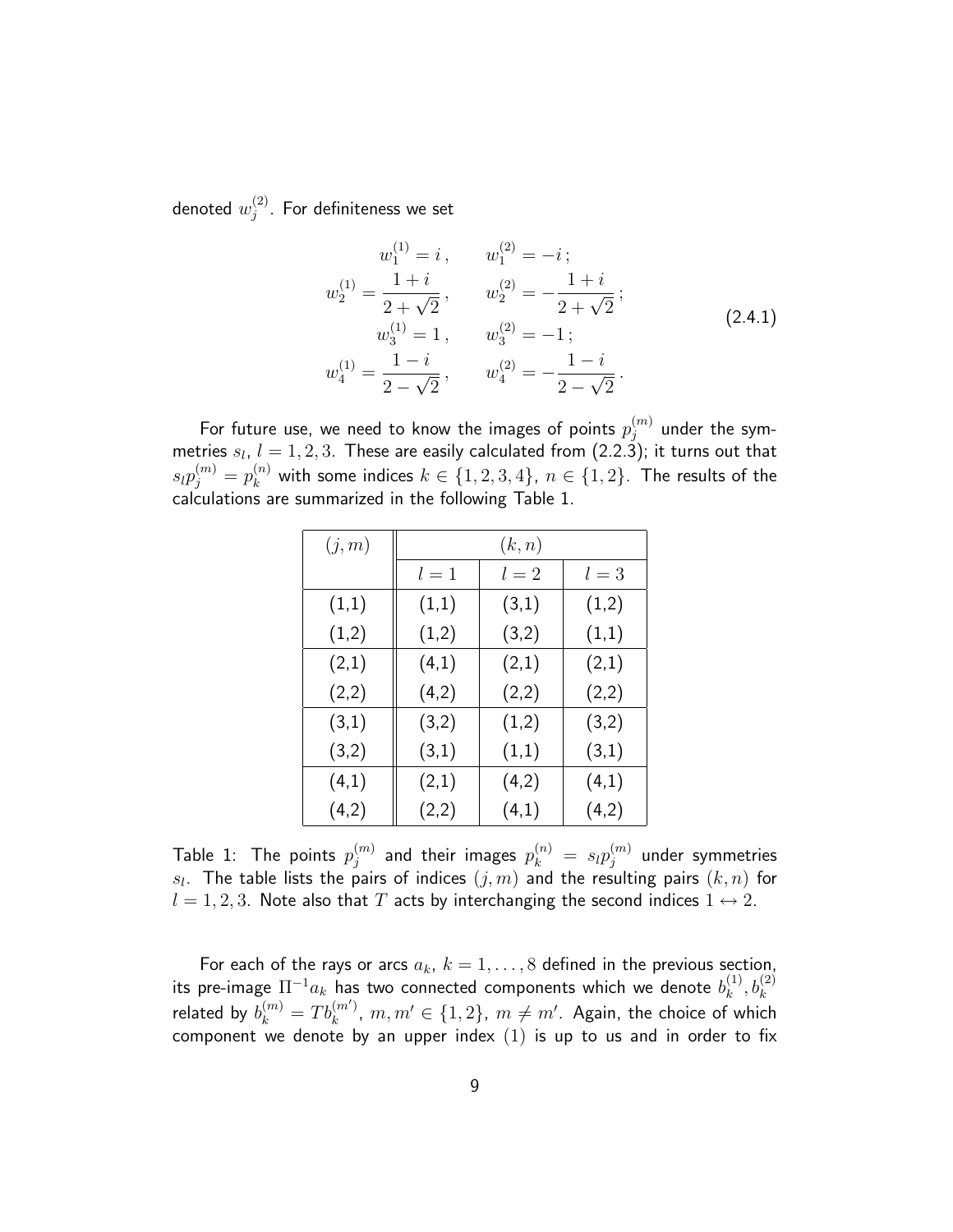the notation we postulate that  $b_k^{(m)} \ni w_{k'}^{(m)}$  $\binom{m}{k'}$ ,  $k' = ((k-1) \mod 4) + 1$ , e.g.  $w_1^{(1)} \in b_1^{(1)} \cap b_5^{(1)}$  $y_5^{(1)}$ ,  $w_3^{(2)} \in b_3^{(2)} \cap b_7^{(2)}$  $_{7}^{(2)}$ , etc.

We now have at our disposal all the information we need in order to obtain the fixed point sets of  $s_1, s_2, s_3$ . We start with the following two simple Lemmas.

**Lemma 2.4.2.**  $\Pi$  Fix $(s_i) \subseteq$  Fix $(\sigma_i)$ .

*Proof.* Let  $z \in \Pi$  Fix $(s_i)$ . Then there exists  $p \in \mathcal{P}$  such that  $\Pi p = z$  and  $s_i p = z$ p. Thus  $\Pi s_j p = z$  and by (2.2.2)  $\sigma_j \Pi p = \sigma_j z = z$ , so that  $z \in \text{Fix}(\sigma_j)$ .  $\Box$ 

**Lemma 2.4.3.** Let  $a_k \subseteq \mathrm{Fix}(\sigma_j).$  Then, for  $m=1,2.$  either  $b_k^{(m)} \subseteq \mathrm{Fix}(s_j)$  or  $b_k^{(m)} \subseteq \text{Fix}(T \circ s_j).$ 

*Proof.* We have  $\Pi b_k^{(m)}=a_k$ , so that  $\sigma_j \Pi b_k^{(m)}=\sigma_j a_k=a_k$ , and so by  $(2.2.2)$  $\Pi s_j b_k^{(m)} = a_k = \Pi b_k^{(m)} = \Pi Tb_k^{(m)}.$  The result follows from the obvious observation: if  $\Pi \alpha = \Pi \beta$ , then either  $\alpha = \beta$  or  $\alpha = T\beta$ .  $\Box$ 

The lemmas lead to the following

Proposition 2.4.4.

Fix
$$
(s_1)
$$
 =  $b_1^{(1)} \cup b_1^{(2)}$ ,  
\nFix $(Ts_1)$  =  $b_3^{(1)} \cup b_3^{(2)}$ ,  
\nFix $(s_2)$  =  $b_2^{(1)} \cup b_2^{(2)}$ ,  
\nFix $(Ts_2)$  =  $b_4^{(1)} \cup b_4^{(2)}$ ,  
\nFix $(s_3)$  =  $b_6^{(1)} \cup b_6^{(2)} \cup b_8^{(1)} \cup b_8^{(2)}$ ,  
\nFix $(Ts_3)$  =  $b_5^{(1)} \cup b_5^{(2)} \cup b_7^{(1)} \cup b_7^{(2)}$ .

*Proof.* By Lemmas 2.4.2 and 2.4.3, for any given j the fixed sets  $Fix(s_i)$  and  $Fix(Ts_i)$  consist only of the pre-images of the components  $a_k$  of the corresponding fixed sets  $Fix(\sigma_i)$  (given by (2.3.1)). However we still need to describe which component  $b_{k}^{(m)},\,m=1,2$ , lies in  $\mathrm{Fix}(s_{j})$  and which in  $\mathrm{Fix}(Ts_{j}).$  As each comk ponent  $b_k(m)$  is uniquely determined by the point  $w_k^{(m)}$  $\mathbf{k}^{(m)}$  given by  $(2.4.1)$ , it is sufficient just to check in Table 1 whether  $s_jw_k^{(m)}=w_k^{(m)}$  $\binom{m}{k}$  or  $T s_j w_k^{(m)} = w_k^{(m)}$  $\binom{m}{k}$ .

For example, to find  $\mathrm{Fix}(s_2)$  we need only to inspect  $b_2^{(m)}$  $\mathit{a}_2^{(m)}$  and  $\mathit{b}_4^{(m)}$  $_4^{(m)}$ . As, by Table 1,  $s_2w_2^{(m)}=w_2^{(m)}$  $\mathbb{Z}_2^{(m)}$  and  $Ts_2w_4^{(m)}=w_4^{(m)}$  $_4^{(m)}$ , we have  ${\rm Fix}(s_2)=b_2^{(1)}\cup b_2^{(2)}$  $2^{(2)}$  and  $Fix(Ts_2) = b_4^{(1)} \cup b_4^{(2)}$  $\binom{2}{4}$ . The rest of Proposition 2.4.4 is obtained in the same manner.  $\Box$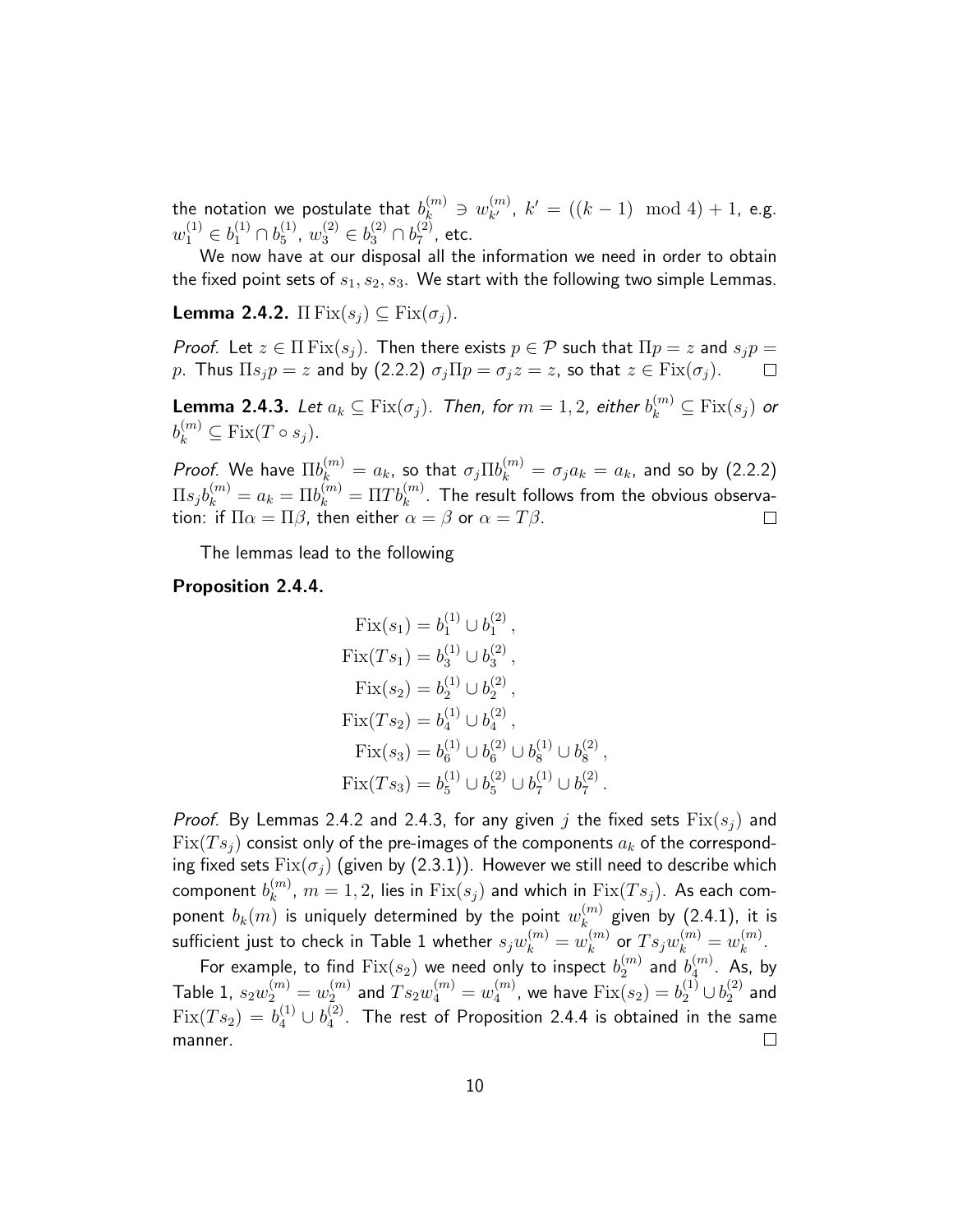## 3 Proof of Theorem 1.3.5

We divide the proof of Theorem 1.3.5 into several steps.

#### 3.1 Even eigenfunctions with respect to  $T$

Consider the subspace  $V_+ \subset L^2(\mathcal{P})$  consisting of all even eigenfunctions with respect to  $T$ . Any such eigenfunction has a well-defined projection on  $\mathbb{S}^2$ . Therefore, if there exists a first eigenfunction of  $P$  that belongs to  $V_{+}$ , its projection is an eigenfunction on  $\mathbb{S}^2$  and hence the corresponding eigenvalue is greater or equal than two (recall that  $\lambda_1(\mathbb{S}^2)=2)$ . Hence, in this case the Conjecture 1.3.1 is verified.

### 3.2 Use of symmetries  $s_1, s_3$ .

Denote by  $G_{13}$  the subgroup of the automorphism group of  $P$  generated by the symmetries

 ${T, s_1, s_3}.$ 

It follows from (2.2.4) that  $G_{13}$  is commutative. Note also that all the elements of  $G_{13}$  commute with the Laplacian on P. Therefore, we can choose a basis of  $L^2(\mathcal{P})$  consisting of joint eigenfunctions of all  $s\in G_{13}$  and  $\Delta.$  Given a joint eigenfunction f of all  $s \in G_{13}$ , we denote by  $\mu(f, s)$  the corresponding eigenvalue of  $s$ , i.e.

$$
f(sx) = \mu(f, s) f(x).
$$

Since  $s_j^2 = T^2 = \text{Id}$  for  $j = 1, 3$ , we see that  $\mu(f, s) = \pm 1$  for all  $s \in G_{13}$ .

#### 3.3 Odd eigenfunctions with respect to  $T$

Consider now the space  $V_-\,\subset\, L^2(\mathcal{P})$  consisting of all eigenfunctions of the Laplacian which are odd with respect to T. Let  $\phi_1$  be a joint eigenfunction of  $\{T, s_1, s_3, \Delta\}$ , corresponding to the smallest eigenvalue of  $\Delta|_{V_{-}}$ 

Now, since  $\mu(\phi_1,T)=-1$  and  $s_3^2T=T$ , we have  $\mu(\phi_1,s_1)\mu(\phi_1,s_1T)=0$  $\mu(\phi_1, T) = -1$ , and similarly  $\mu(\phi_1, s_3)\mu(\phi_1, s_3 T) = -1$ .

Without loss of generality we may assume that  $\mu(\phi_1, s_1) = -1$ . We recall from section 2.3 that the fixed point set  $\operatorname{Fix} s_1$  consists of the arcs  $b_1^{(1)}$  $\binom{1}{1}, \binom{1}{2}.$ Thus  $\phi_1$  must vanish on these arcs.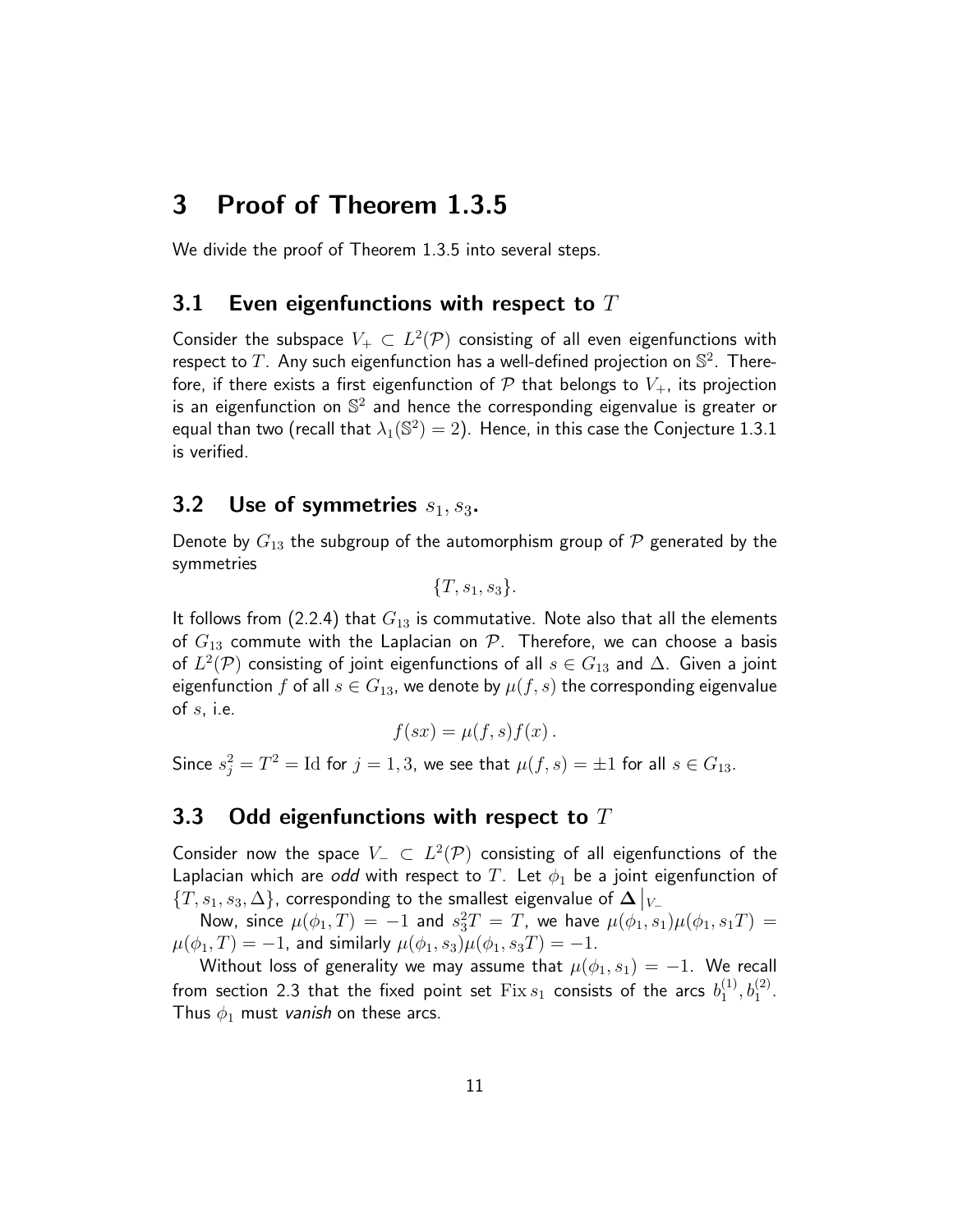Consider now the symmetries  $s_3, s_3T$ . We must have one of the following two cases:

i) 
$$
\mu(\phi_1, s_3T) = -1, \mu(\phi_1, s_3) = 1;
$$

ii) 
$$
\mu(\phi_1, s_3) = -1, \ \mu(\phi_1, s_3T) = 1.
$$

Consider first Case i).

**Proposition 3.3.1.** In Case i) the function  $\phi_1$  vanishes on the arcs

$$
b^{(1)}_1, b^{(2)}_1, b^{(1)}_5, b^{(2)}_5, b^{(1)}_7, b^{(2)}_7,
$$

and its normal derivative  $\partial_n \phi_1$  vanishes on the arcs

$$
b^{(1)}_3, b^{(2)}_3, b^{(1)}_6, b^{(2)}_6, b^{(1)}_8, b^{(2)}_8\\
$$

.

.

Proof. By Proposition 2.4.4, the fixed-point set of  $s_3T$  consists of the arcs  $b_5^1, b_5^2, b_7^1, b_7^2$ . Accordingly,  $\phi_1$  vanishes on all those arcs, as well as on  $b_1^1, b_1^2$ . Moreover,  $\phi_1$  has  $\mu(\phi_1, s_3) = \mu(\phi_1, s_1) = 1$ . It follows that the normal derivative of  $\partial_n \phi_1$  vanishes on the fixed-point sets of those symmetries. It remains to apply once more Proposition 2.4.4 in order to complete the proof.  $\Box$ 

Consider next Case ii).

**Proposition 3.3.2.** In Case ii) the function  $\phi_1$  vanishes on the arcs

 $b_3^{(1)}$  $b_3^{(1)}, b_3^{(2)}, b_6^{(1)}, b_6^{(2)}, b_8^{(1)}, b_8^{(2)},$ 

and its normal derivative  $\partial_n \phi_1$  vanishes on the arcs

$$
b^{(1)}_1, b^{(2)}_1, b^{(1)}_5, b^{(2)}_5, b^{(1)}_7, b^{(2)}_7\\
$$

Proposition 3.3.2 is proved in the same way as Proposition 3.3.1.

#### 3.4 Final step of the proof

Since  $\phi_1$  is an odd function with respect to the hyperelliptic involution T, its projection upon  $\mathbb{S}^2$  is not well-defined. However, the projection of  $|\phi_1|$  to  $\mathbb{S}^2$  is well-defined. Denote it by  $\psi_1$ .

In Case i), the function  $\psi_1$  can be chosen as a test function for the mixed Dirichlet-Neumann boundary value problem (1.3.3). Assume now Conjecture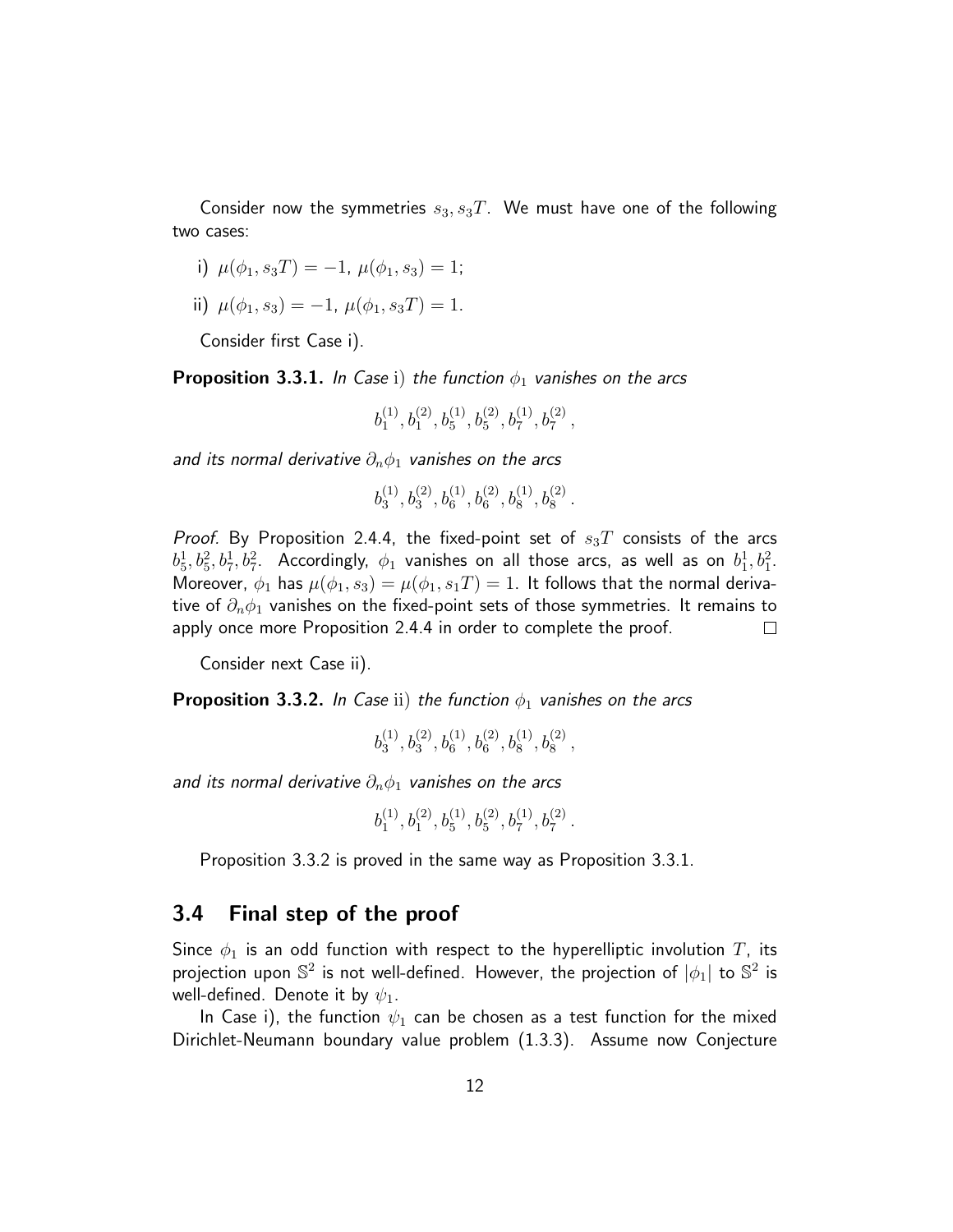1.3.4 is true and the first eigenvalue of  $(1.3.3)$  satisfies  $\Lambda_1 \geq 2$ . Then the Rayleigh quotient of  $\psi_1$  and hence of  $\phi_1$  satisfies the same inequality. But this means that  $\psi_1$  cannot be the first eigenfunction on  ${\mathcal P}$  since we get a contradiction with (1.1.3). Therefore, the first eigenfunction of  $\mathcal P$  is even with respect to T, and as was shown in section 3.1 this implies Conjecture 1.3.1.

Similarly, in Case ii), the function  $\psi_1$  can be chosen as a test function for the mixed Dirichlet-Neumann boundary volume problem which is obtained from (1.3.3) by swapping the Dirichlet and the Neumann conditions. However, it was shown in  $|JLNP|$  that this problem is isospectral to  $(1.3.3)$ . Therefore, repeating the same arguments as above we prove that Conjecture 1.3.1 holds. This completes the proof of Theorem 1.3.5.  $\Box$ 

Remark 3.4.1. In the proof of Theorem 1.3.5 we have used only the symmetries  $s_1$  and  $s_3$ . Alternatively, we could have used  $s_2$  and  $s_3$ . One can check directly using Proposition 2.4.4 that applying  $s_2$  one obtains a mixed Dirichlet-Neumann boundary value problem which is equivalent to (1.3.3) and hence no additional information about the first eigenfunction is obtained.

### 3.5 A family of extremal surfaces of genus two

The purpose of this section is to prove the following

Corollary 3.5.1. Conjecture 1.3.4 implies that there exists a continuous family  $P_t$  of surfaces of genus 2 such that  $\lambda_1$ Area $(\mathcal{P}_t) = 16\pi$ .

*Proof.* Consider the Riemann surface  $P_t$  defined by the equation

$$
\left\{ (z, w) : w^2 = \frac{z (z - e^{i(\pi/2 - t)}) (z - e^{i(\pi/2 + t)})}{(z - e^{-i(\pi/2 - t)}) (z - e^{-i(\pi/2 + t)})} \right\}
$$

where  $t\in(0,\pi/2).$  Note that  $\mathcal{P}_{\pi/4}=\mathcal{P}.$  It is easy to see that for any  $t,$   $\mathcal{P}_t$  is symmetric with respect to  $s_1$  and  $s_3$ . Arguing in the same way as in the proof of Theorem 1.3.5 and using a stereographic projection, we reduce the problem on  $P_t$  to the following two mixed Dirichlet-Neumann boundary value problems on the half-disk  $D$ :

$$
-\Delta v = \frac{4\Lambda}{(1+r^2)^2}v \text{ on } D, \quad v|_{\partial_1(t)} = 0, \quad (\partial v/\partial n)|_{\partial_2(t)} = 0. \tag{3.5.2}
$$

and

$$
-\Delta v = \frac{4\Lambda}{(1+r^2)^2}v \quad \text{on } D\,, \quad v|_{\partial_2(t)} = 0\,, \quad (\partial v/\partial n)|_{\partial_1(t)} = 0\,.
$$
 (3.5.3)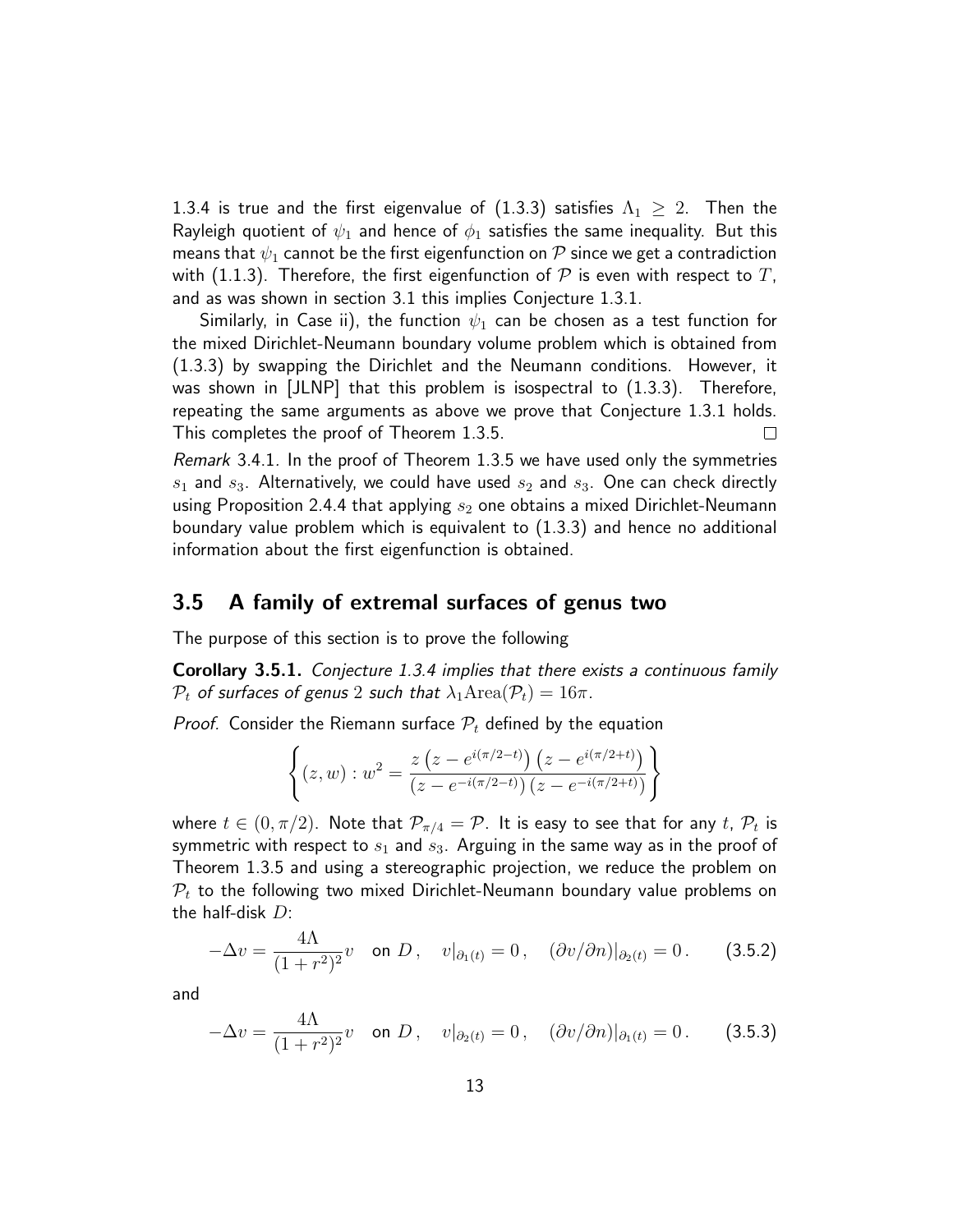Here  $\partial_1(t) := \{(r, 0) : r \in (0, 1)\} \cup \{(1, \psi) : |\psi - \pi/2| < t\}$  and  $\partial(t)D :=$  $\{(r,\pi): r \in (0,1)\} \cup \{(1,\psi): \pi/2 > |\psi - \pi/2| > t\}.$ 

We remark that for  $t \neq \pi/4$  these two problems are not isospectral. Using Dirichlet-Neumann bracketing it is easy to see that (3.5.2) has a smaller first eigenvalue than (3.5.3) if  $t < \pi/4$  and a larger one if  $t > \pi/4$ . Denote the minimal first eigenvalue of the two problems by  $\Lambda_1(t)$ . According to Conjecture 2 and numerical calculations,  $\Lambda_1(\pi/4) > 2$ . Since the first eigenvalues of both problems depend continuously and monotonically on parameter  $t$ , and since  $\Lambda_1(0) = \Lambda_1(\pi/2) = 0.75$  (see section 1.3), there exist numbers  $t_1^* \in (0, \pi/4)$ and  $t_2^*\,\in\,(\pi/4,\pi/2)$  such that  $\Lambda_1(t_1^*)\,=\,\Lambda_1(t_2^*)\,=\,2$  and so  $\Lambda_1(t)\,\geq\,2$  for  $t\in[t_{1}^{*},t_{2}^{*}]$ . Arguing is above, we deduce that for all surfaces  $\mathcal{P}_{t}$  corresponding to these values of t, estimate  $(1.1.3)$  is sharp. This completes the proof of the theorem.  $\perp$ 

Corollary 3.5.1 implies that  $16\pi$  is a *degenerate* maximum for  $\lambda_1$ Area $(M)$ for surfaces of genus two. This is not the case for surfaces of lower genus on which the metric maximizing the first eigenvalue is unique. Note also that the extremal metrics in genera zero and one are analytic, while the surfaces  $P_t$  have singular points.

### 4 Numerical investigations

### 4.1 Basics of the Finite Element Method

In this section we describe the numerical experiments used to estimate the first eigenvalue of (1.3.7).

We define the space  ${\cal H}$  as the closure of  $\{ v \in C^{\infty}(D) | \overline{\text{supp} \, v} \cap \partial_2 D = \emptyset \}$ with respect to the  $H^1(D)$  norm.

The variational setting for the eigenvalue problem is to find the smallest eigenvalue  $\lambda \in \mathbb{R}$ , and the associated eigenvector  $v \in \mathcal{H}$  such that for all  $u \in \mathcal{H}$ ,

$$
\int_D \nabla v \cdot \nabla u \, dD = 4\lambda \int_D \frac{vu}{(1+r^2)^2} \, dD \,. \tag{4.1.1}
$$

We use finite elements to approximate the eigenvalues and eigenfunctions of (4.1.1). The general procedure we follow is:

1. Discretize the region  $D$  using a triangular mesh  $\mathcal{T}_h = \bigcup_{i=1}^{N_h} \tau_i$ , with a size of an individual triangle  $\tau \in \mathcal{T}_h$  parameterized by  $h > 0$ .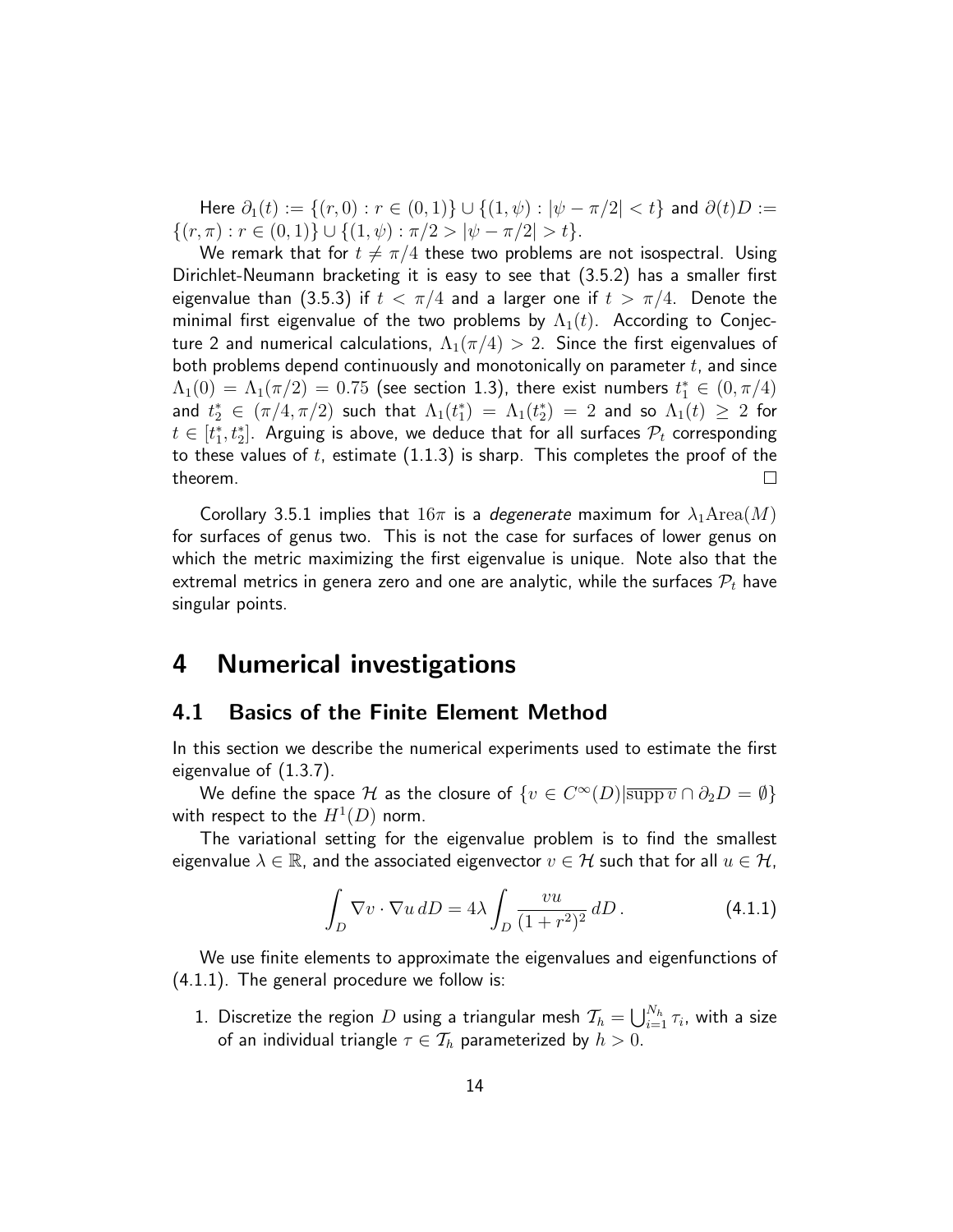- 2. Introduce a finite-dimensional subspace  $V_h$  of  $H$ , consisting of finite element basis functions  $\{\phi_i\}_{i=1}^{N_h}$  on  $\mathcal{T}_h;$
- 3. Denote  $(v_h, \lambda_h) \in V_h \times \mathbb{R}$ , with  $v_h = (v_1, v_2, \dots, v_{N_h})^t$ , the solution of the finite-dimensional generalized eigenvalue problem

$$
A_h v_h = \lambda_h B_h v_h, \qquad (4.1.2)
$$

where

$$
(A_h)_{ij} := \int_D \nabla \phi_i \cdot \nabla \phi_j \, dD \,, \quad (B_h)_{ij} := \int_D \frac{4\phi_i \phi_j}{(1+r^2)^2} \, dD \,. \tag{4.1.3}
$$

Clearly, problem  $(4.1.2)$  is the discrete analog of  $(4.1.1)$ . The eigenpair  $(v_h, \lambda_h)$  is computed using some iterative algorithm, until a prescribed tolerance tol is reached.

4. Steps 1-3 are repeated with smaller and smaller h until some other stopping criterion is attained.

We now present the results of some numerical experiments based on this strategy.

### 4.2 Conforming finite elements

In the first set of experiments, the choice of approximating subspaces  $V_h$  was a sequence of P1-conforming finite element spaces (Courant triangles), see [Br]. This means that for a given  $h > 0$ , and a triangulation  $\mathcal{T}_h$  of the domain,

 $V_h := \{v \in \mathcal{H};\ v|_{\tau} = \text{ polynomial of degree } \leq 1 \text{ for every } \tau \in \mathcal{T}_h\}$ .

The discrete generalized eigenvalue problem for each  $h$  was solved using an Arnoldi iteration with shift 2.6. For details on the Arnoldi iteration, see, e.g., [GovL, TrBa].

**Experiment 1:** The initial triangulation is based on a graded mesh, with more triangles located near the singularities of the eigenfunction (see Figure 3).

The refinement strategy was based on simply subdividing each triangle in  $\mathcal{T}_h$ into 4 while preserving the quality of the mesh, yielding a new triangulation  $\mathcal{T}_{h/2}$ . The eigenvalue solver was run until a tolerance of  $\text{tol} = 10^{-16}$  was achieved. The computation was performed using FreeFem++ for generating the finite elements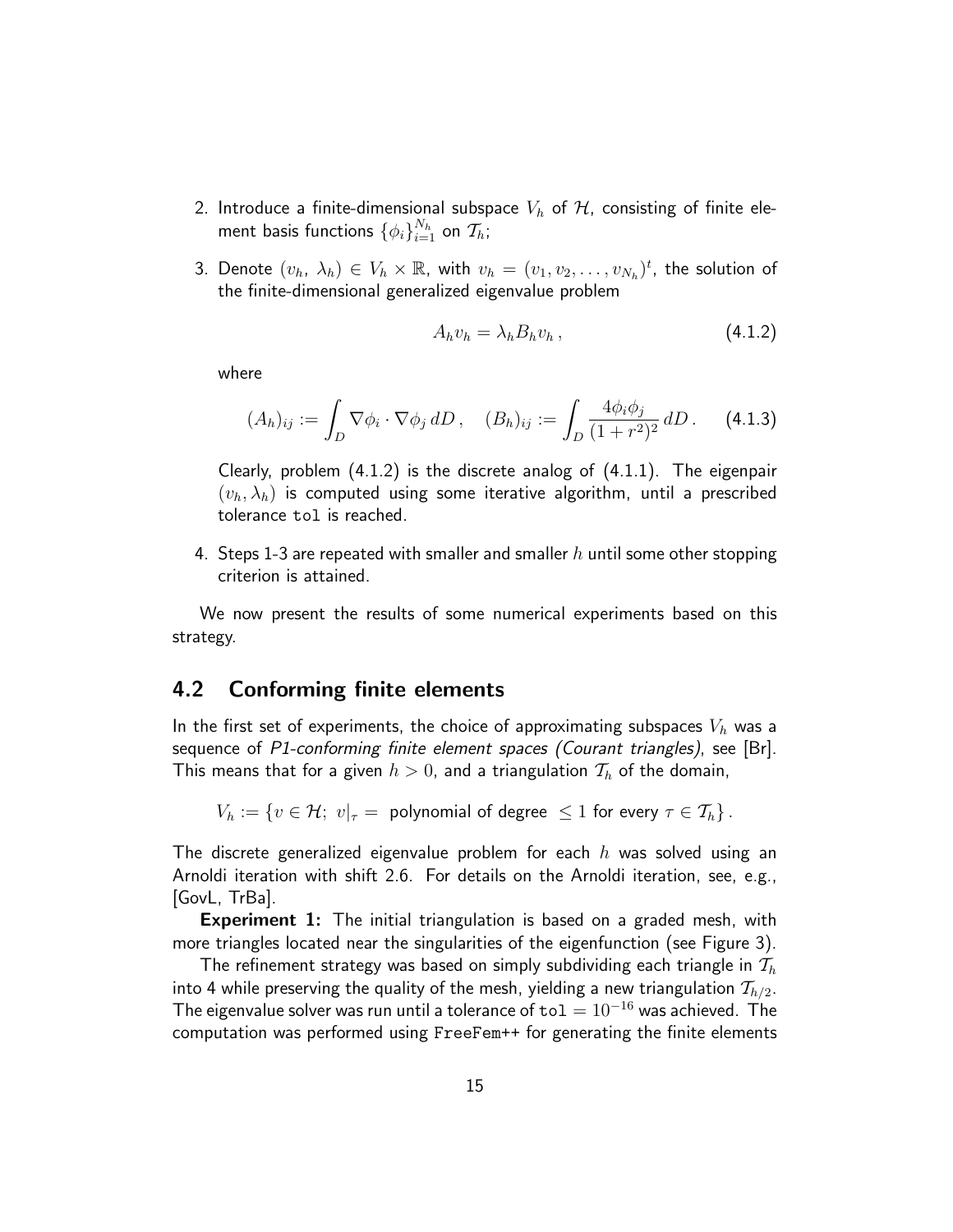

Figure 3: A finite element mesh

| $\lambda_h$   | Err               | $N_h$ | No. of    | No. of           |
|---------------|-------------------|-------|-----------|------------------|
|               |                   |       | Triangles | Arnoldi iterates |
| 2.45590105457 | 2.00434573363e-05 | 169   | 288       | 11               |
| 2.36301118569 | 1.32592470511e-06 | 625   | 1152      | 11               |
| 2.32089716556 | 8.16135748742e-08 | 2401  | 4608      | 12               |
| 2.30111238184 | 4.80693483786e-09 | 9409  | 18432     | 11               |
| 2.29161462311 | 2.79565739833e-10 | 37249 | 73728     | 11               |

Table 2: Using P1-conforming finite elements

and the meshes, and ARPACK for the eigenvalue solve. The meshes were refined until the measure of error,

$$
\operatorname{Err} := \int_D |\nabla u_h|^2 - 4\lambda_h \frac{u_h^2}{(1+r^2)^2} dD,
$$

satisfied  $|Err| < 5 \times 10^{-10}$ . The results are tabulated in Table 2.

Experiment 2: This experiment was conducted using MATLAB's finite element package PDEToolbox, and the eigenvalue solve was performed using ARPACK routines. A sequence of triangular meshes was created, starting from the coarsest mesh, and refining 5 times. The major difference between this and the previous experiment is in the manner in which the zero Dirichlet data is enforced.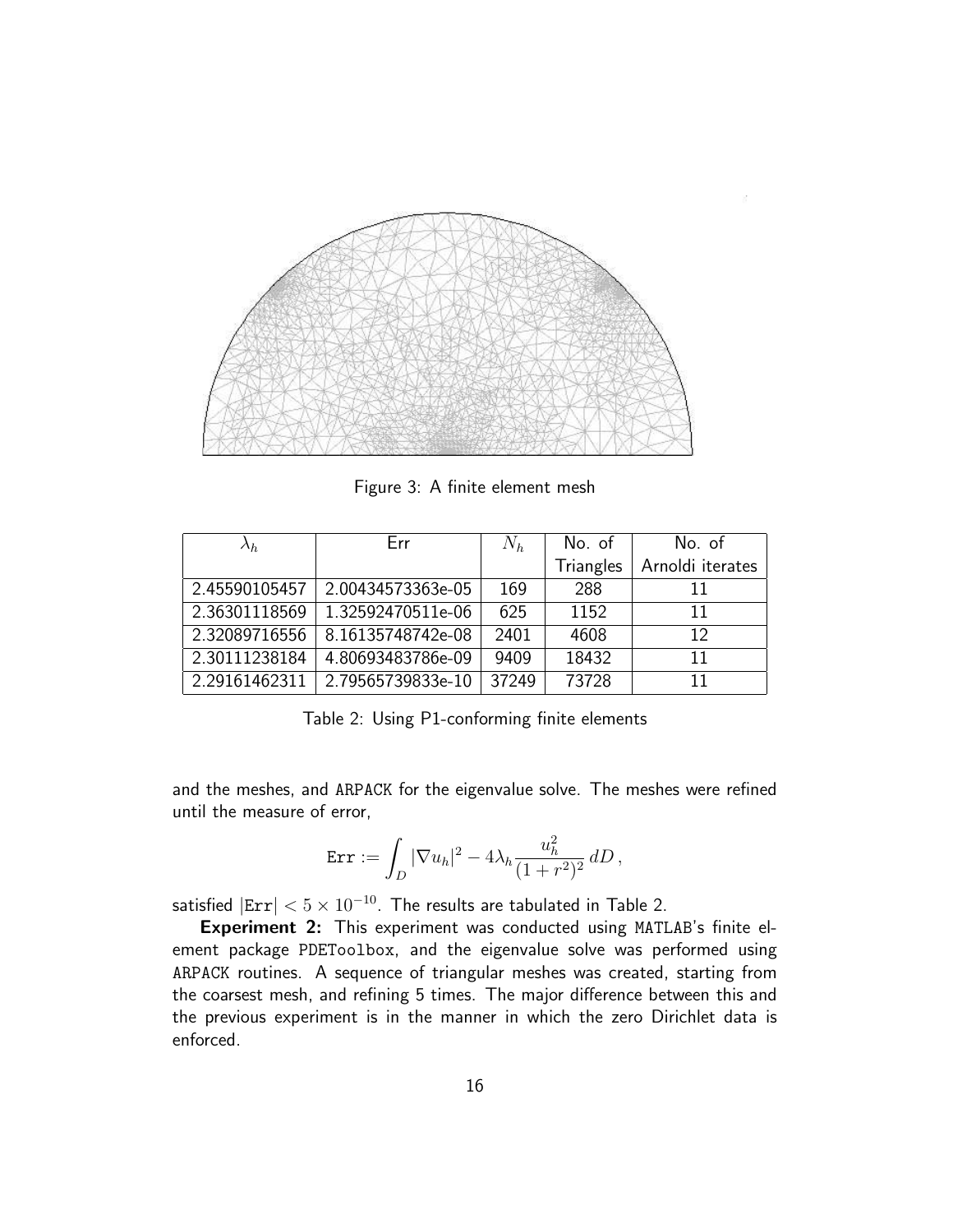| $\lambda_h$      | $N_h$  | No.of            |
|------------------|--------|------------------|
|                  |        | <b>Triangles</b> |
| 2.55310562723060 | 77     | 126              |
| 2.40400118356918 | 279    | 504              |
| 2.33742285062686 | 1061   | 2016             |
| 2.30582934149898 | 4137   | 8064             |
| 2.29039772121374 | 16337  | 32256            |
| 2.28276090970583 | 64929  | 129024           |
| 2.27895954902635 | 258881 | 516096           |

Table 3: Using P1-conforming finite elements in MATLAB

### 4.3 Nonconforming finite elements

In the second set of experiments, we used  $P1$ -nonconforming finite elements (Crouzeix elements), see [Br]. These are defined as

$$
V_h := \{ v \in L^2(D); v|_{\tau} \text{ is linear for each } \tau \in \mathcal{T}_h,
$$
  
*v* is continuous at the midpoints of triangle edges}

for a given  $h > 0$  and a triangulation  $\mathcal{T}_h$ . Note that  $V_h$  is not a subspace of  $\mathcal{H}$ ; for more information on the use of nonconforming elements in eigenvalue problems, see [ArDu]. As before, the discrete generalized eigenvalue problem is solved using an Arnoldi iteration with a shift of 2.2 until a tolerance of to $1 = 10^{-16}$ is achieved. The refinement strategy was to subdivide each triangle in  $\mathcal{T}_h$  into 4 subtriangles, yielding a new mesh  $\mathcal{T}_{h/2}$ . The meshes were refined until a measure of error

$$
\operatorname{Err} := \int_D |\nabla v_h|^2 - 4\lambda_h \frac{v_h^2}{(1+r^2)^2} dD,
$$

satisfied  $|Err| < 5 \times 10^{-10}$ . The results are presented in Table 4.

In each of the experiments above, we found that the computed eigenvalues appeared to converge to a value greater than 2.27. The associated eigenfunctions also appear to converge to a function whose contour lines are shown in Figure 4.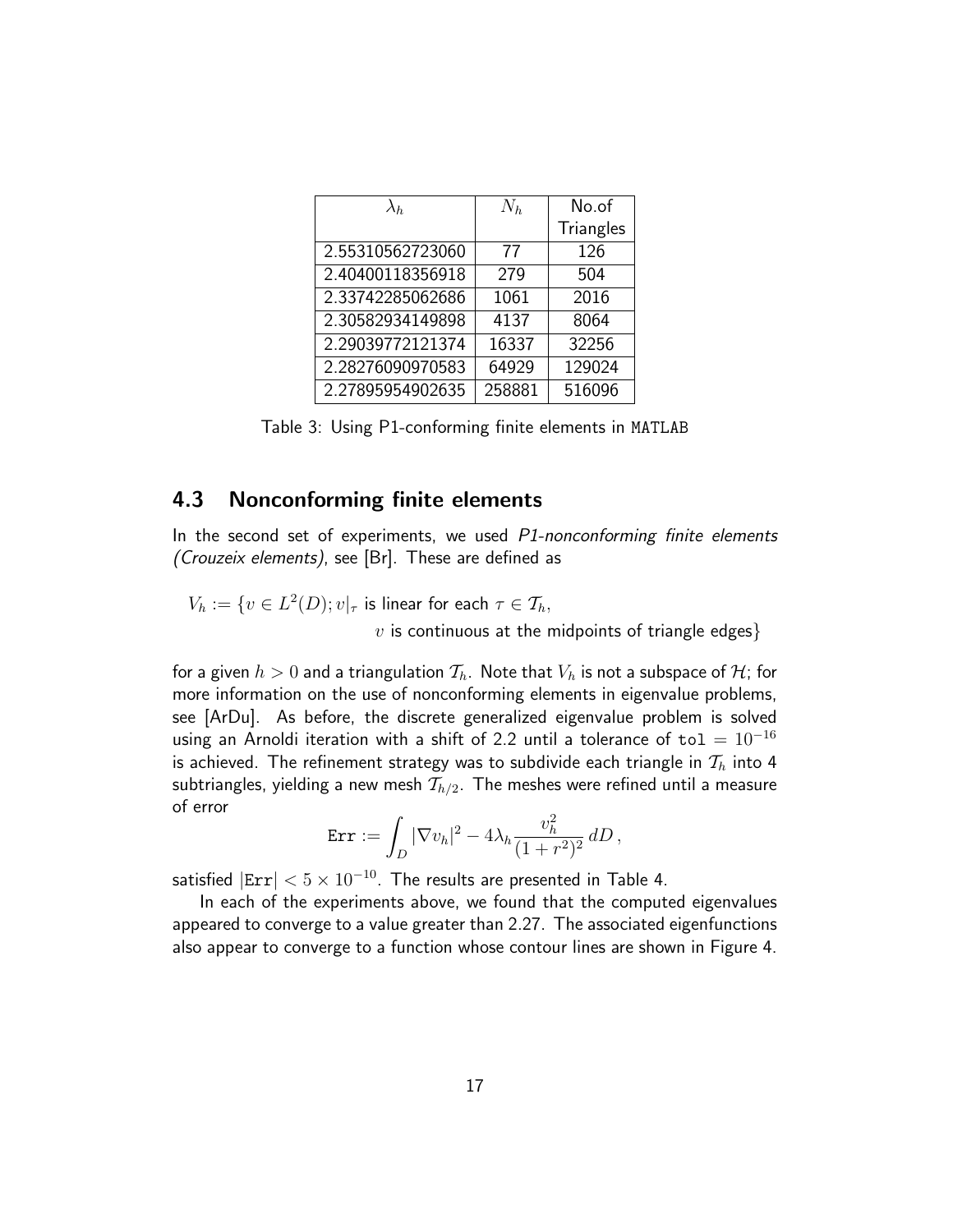| $\lambda_h$   | Err                 | $N_h$ | No. of           | No. of           |
|---------------|---------------------|-------|------------------|------------------|
|               |                     |       | <b>Triangles</b> | Arnoldi iterates |
| 2.13042989031 | $-1.5494060025e-05$ | 169   | 288              | 11               |
| 2.20743747322 | -7.89999667122e-07  | 625   | 1152             | 11               |
| 2.24561396752 | -3.8455570927e-08   | 2401  | 4608             | 11               |
| 2.26440630518 | -1.87263030138e-09  | 9409  | 18432            | 11               |
| 2.27364314423 | -8.78059287464e-11  | 37249 | 73728            | 11               |

Table 4: Using P1-nonconforming finite elements



Figure 4: Contour lines of the first eigenfunction

### Acknowledgements

The authors would like to thank Herschel Farkas, Eyal Goren, Daniel Grieser, Jacques Hurtubise, and Rafe Mazzeo for useful discussions and suggestions. Part of this work was completed when I.P. was visiting Heriot-Watt University and the Mathematical Research Institute at Oberwolfach, M.L. was visiting Université de Montréal, and D.J. was visiting Max Planck Institute for Mathematics in Bonn. Hospitality of these institutions is greatly appreciated. D.J., M.L. and I.P. also wish to thank the organizers of the LMS Durham Symposium "Operator Theory and Spectral Analysis" for providing excellent conditions for collaboration.

The research of D.J. was partially supported by NSERC, FQRNT, Dawson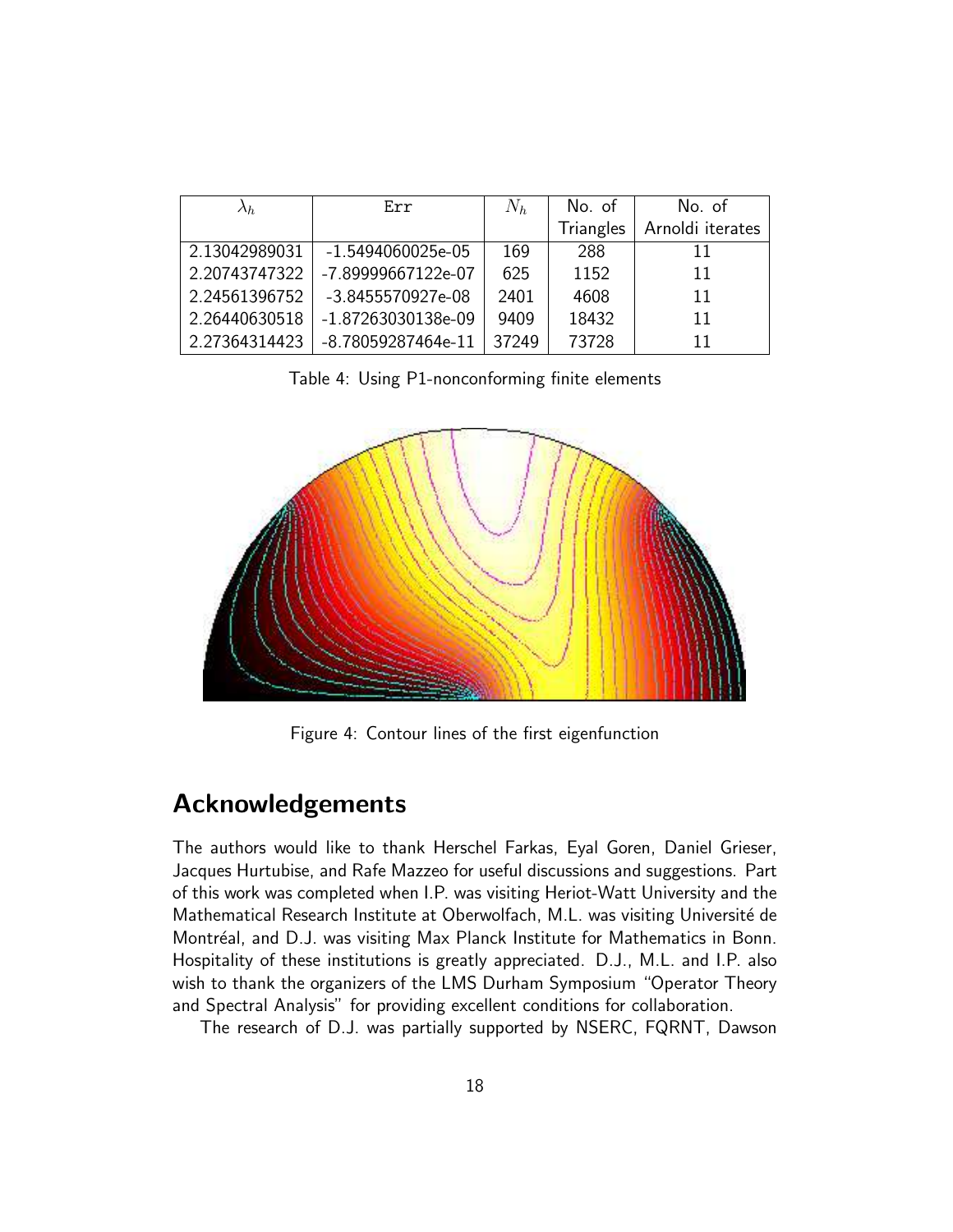fellowship and Alfred P. Sloan Foundation fellowship. The research of N.Nig. and I.P. was partially supported by NSERC and FQRNT.

## **References**

- [ArDu] M. Armentano and R. Duran, Asymptotic lower bounds for eigenvalues by nonconforming finite element methods, Electron. Trans. Numer. Anal. 17 (2004), 93–101.
- [Bab] I. Babuska and J. Osborn, *Eigenvalue problems*, in Handbook of Numerical Analysis Vol. II, Finite Element Methods (Part 1). Edited by P.G. Ciarlet and J. L. Lions. 1991, Elsevier.
- [Ber] M. Berger, *Sur les premières valeurs propres des variétés riemanniennes*, Compositio Math. 26 (1973), 129–149.
- [Br] D. Braess, Finite elements, Cambridge University Press, 1997.
- [EGJ] A. El Soufi, H. Giacomini, M. Jazar, Greatest least eigenvalue of the Laplacian on the Klein bottle, preprint math.MG/0506585 (2005).
- [GovL] G. Golub, C. van Loan, Matrix Computations, 3rd Ed., John Hopkins University Press, Baltimore, 1996.
- [GH] P. Griffiths, J. Harris, Principles of algebraic geometry, Wiley, N.Y., 1978.
- [Gun] R. Gunning, Lectures on Riemann surfaces, Jacobi varieties, Mathematical Notes, No. 12., Princeton Univ. Press, 1972.
- $[H]$  J. Hersch, Quatre propriétés isopérimétriques de membranes sphérique homogènes, C. R. Acad. Paris 270 (1970), 1645–1648.
- [I] J. Igusa, Arithmetic varierty of moduli for genus two, Annals of Math. 72 (1960), 612–649.
- [JLNP] . D. Jakobson, M. Levitin, N. Nadirashvili, I. Polterovich, Spectral problems with mixed Dirichlet-Neumann boundary conditions: isospectrality and beyond, to appear in J. Comp. Appl. Math. (2005).
- [JNP] D. Jakobson, N. Nadirashvili, I. Polterovich, Extremal metric for the first eigenvalue on the Klein bottle, to appear in Canadian J. Math. (2005).